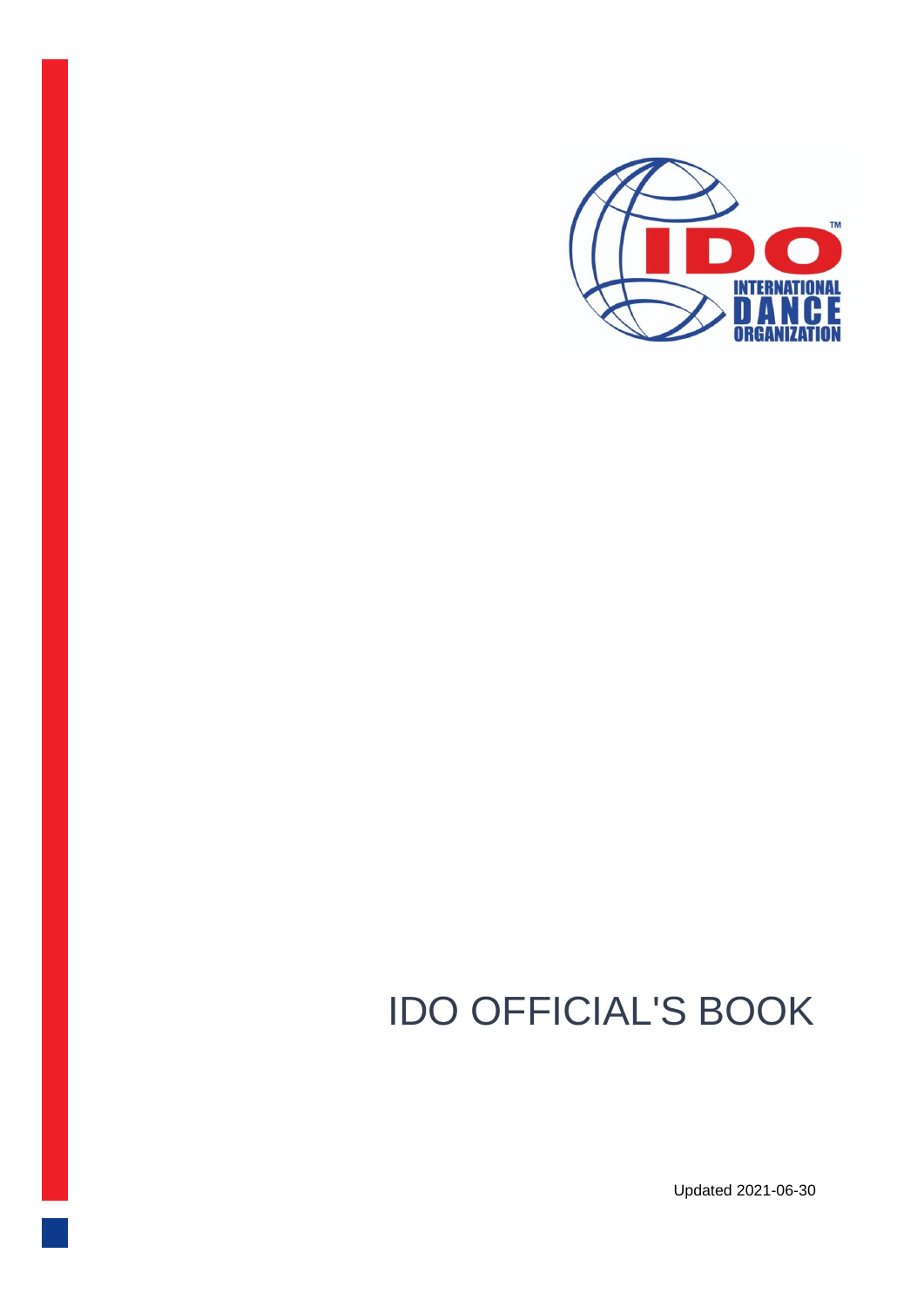# **Table of Contents**

| 3. |                                                                                                                                  |  |
|----|----------------------------------------------------------------------------------------------------------------------------------|--|
|    | 3.1. QUALIFICATION AND CONDITIONS FOR TAKING EXAMINATIONS  5                                                                     |  |
|    | 3.2. ADJUDICATION EXAMINATION SEMINAR STRUCTURE AND PROCEDURES  5<br>CHANGING STATUS FROM DANCER TO ADJUDICATOR OR FROM<br>3.2.1 |  |
|    |                                                                                                                                  |  |
| 5. |                                                                                                                                  |  |
|    |                                                                                                                                  |  |
|    | - A new system of checking the credentials of the Adjudicators serving at the IDO                                                |  |
|    | 6. CODE OF CONDUCT, ETHICS, RIGHTS, AND DUTIES OF ADJUDICATORS AND                                                               |  |
|    |                                                                                                                                  |  |
|    |                                                                                                                                  |  |
|    |                                                                                                                                  |  |
| 8. |                                                                                                                                  |  |
|    |                                                                                                                                  |  |
|    |                                                                                                                                  |  |
|    |                                                                                                                                  |  |
|    |                                                                                                                                  |  |
|    | 8.5. ASSIGNING OFFICIAL ADJUDICATOR SEATS IN IDO CHAMPIONSHIPS  15                                                               |  |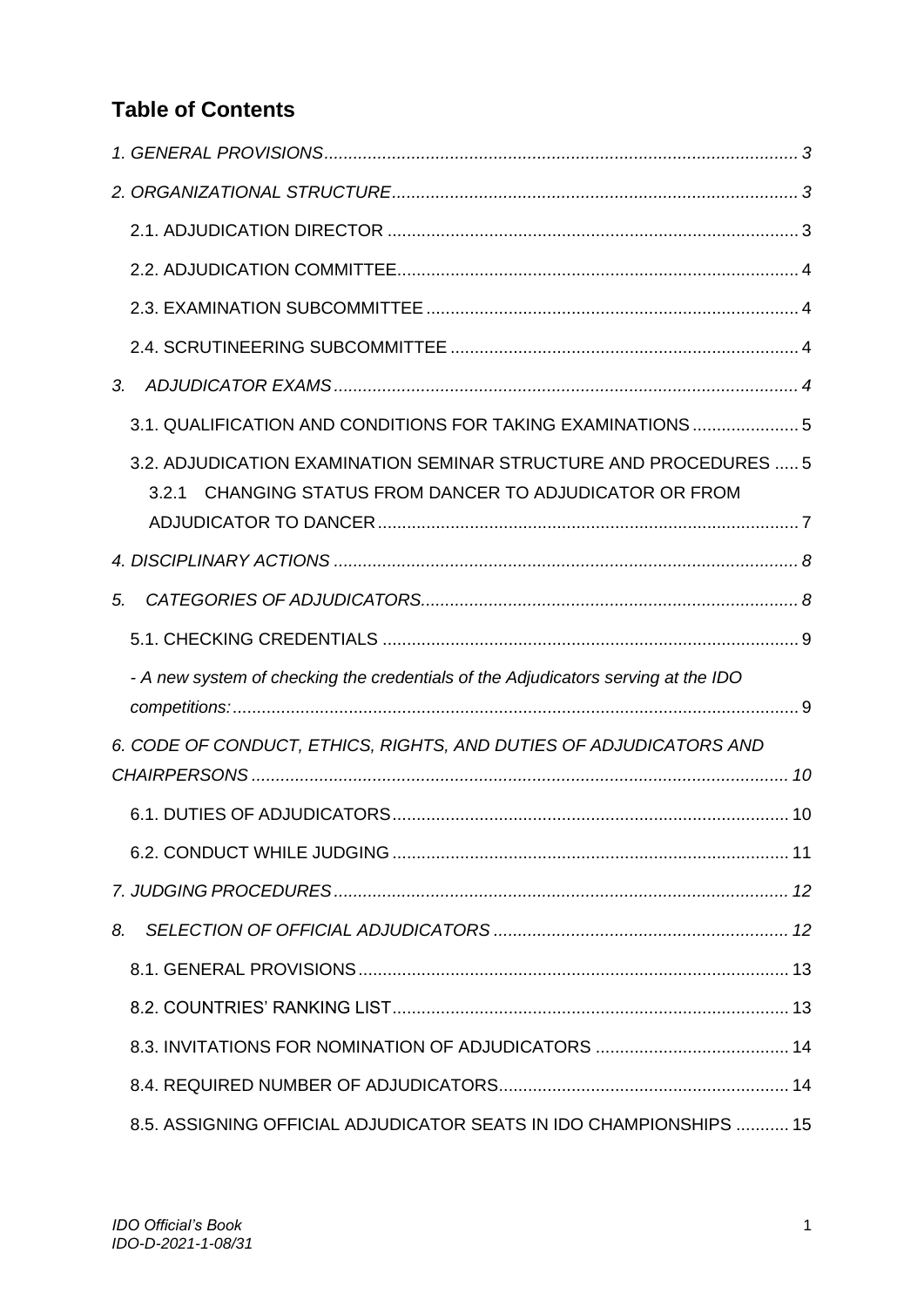<span id="page-2-0"></span>

|     | 9. THE JUDGING SYSTEMS AND PROCEDURES OF THE IDO  15             |  |
|-----|------------------------------------------------------------------|--|
|     |                                                                  |  |
|     | 9.2. THE DIMENSIONS OF JUDGING USING 3D OR 4D SYSTEM 18          |  |
|     |                                                                  |  |
|     | 10.2. EXAMS AND EDUCATION OF THE CHAIRPERSON OF ADJUDICATORS  20 |  |
|     |                                                                  |  |
|     | 10.4.                                                            |  |
|     |                                                                  |  |
| 11. |                                                                  |  |
|     |                                                                  |  |
|     |                                                                  |  |
|     |                                                                  |  |
|     |                                                                  |  |
|     | 11.4.1. QUALIFICATION AND CONDITIONS FOR TAKING EXAMINATIONS  24 |  |
|     | 11.4.2. SCRUTINEERING EXAMINATION SEMINAR STRUCTURE AND          |  |
|     |                                                                  |  |
|     | 11.5. PROTOCOL, SCRUTINEERING AND SCRUTINEERING RULES 25         |  |
|     |                                                                  |  |
|     |                                                                  |  |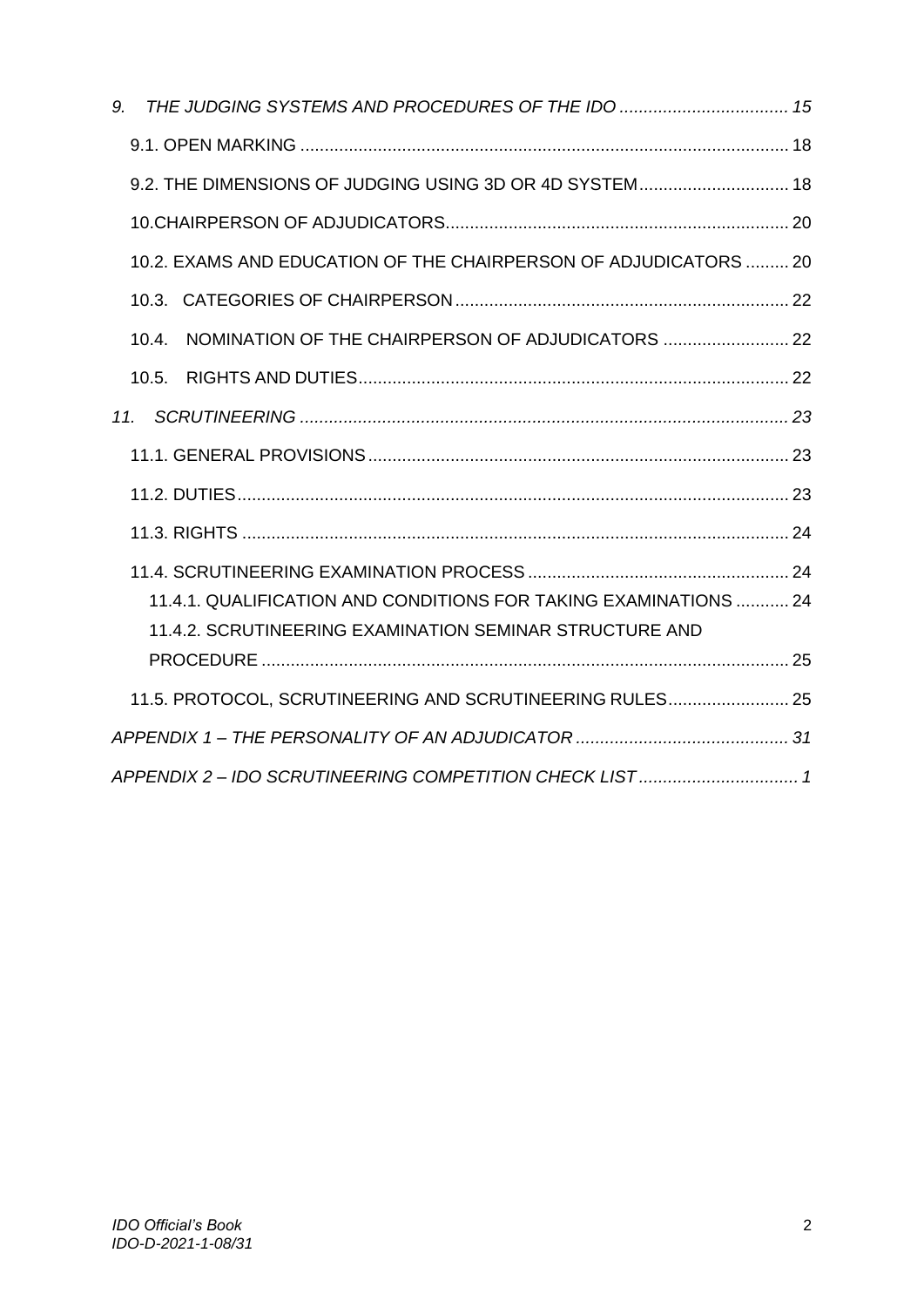## **1. GENERAL PROVISIONS**

- 1. All Supervisors, Chairpersons of Adjudicators, Team Captains, Adjudicators, Scrutineers, and others, who are representing IDO in any official manner, must have a working knowledge of English, or must have an English-speaking interpreter, at their own expense, with them always while acting in an official capacity on behalf of IDO.
- 2. The Adjudicators Rules determine the principles and organization for Adjudicators, Chairperson, and Scrutineers, as well as the conditions of and procedures for their qualification.
- 3. Any rules not covered in this Rules Book may be found in our Statutes and By-Laws.
- 4. Adjudicators at IDO Events must be qualified to evaluate and judge all disciplines at that event and must be licensed by IDO and/or approved by the IDO Adjudication Director.
- 5. Membership in an IDO National Member Organization (NMO) is a continuous requirement for obtaining and keeping the IDO Adjudicators or officials license, and for the nomination as Adjudicator or as an IDO official.
- 6. Any change, that will result in an expulsion of an IDO international adjudication license, must be sent in a written form by the NMO to IDO including the notification to the person involved. Request for expulsion of an IDO international Adjudicator must be sent by the IDO NMO in written form and signed by the responsible authorized person with a reasonable explanation for the expulsion. *(AGM 2017, Implementation 1.9.2017)*
- 7. An Adjudicator and Adjudication department member must refrain from serving in official capacity if he/she is not able to perform (physically or mentally) his/her duties properly and without limitations.
- 8. The officials serving at IDO events should be dressed accordingly to the discipline they are serving. They may also follow the organizers instruction regarding dress code for the opening ceremonies, but in that case the Organizer must inform the Adjudicators at least one week before the competition.

## <span id="page-3-0"></span>**2. ORGANIZATIONAL STRUCTURE**

## <span id="page-3-1"></span>**2.1. ADJUDICATION DIRECTOR**

- 1. The Adjudication Director is an IDO Vice President, elected by the IDO AGM.
- 2. The Adjudication Director is responsible for efficient management of the Adjudication Committee and must present an annual report and possible proposals to the Presidium and AGM.
- 3. Duties of the IDO Adjudication Committee are as follows:
	- a. To carry out the program and the resolutions of the IDO General Meeting and the IDO Presidium.
	- b. To operate in accordance with IDO Rules and other IDO resolutions.
	- c. To develop the general policy for adjudicating all disciplines at IDO Competitions.
	- d. To formulate and conduct, at least once each calendar year, seminars, and exams, to ensure knowledge of current trends and to improve the level of adjudication in all IDO disciplines.
	- e. To oversee the Examination Sub-Committee and nominate members to that body.
	- f. To oversee the Scrutineering Sub-Committee and nominate members to that body.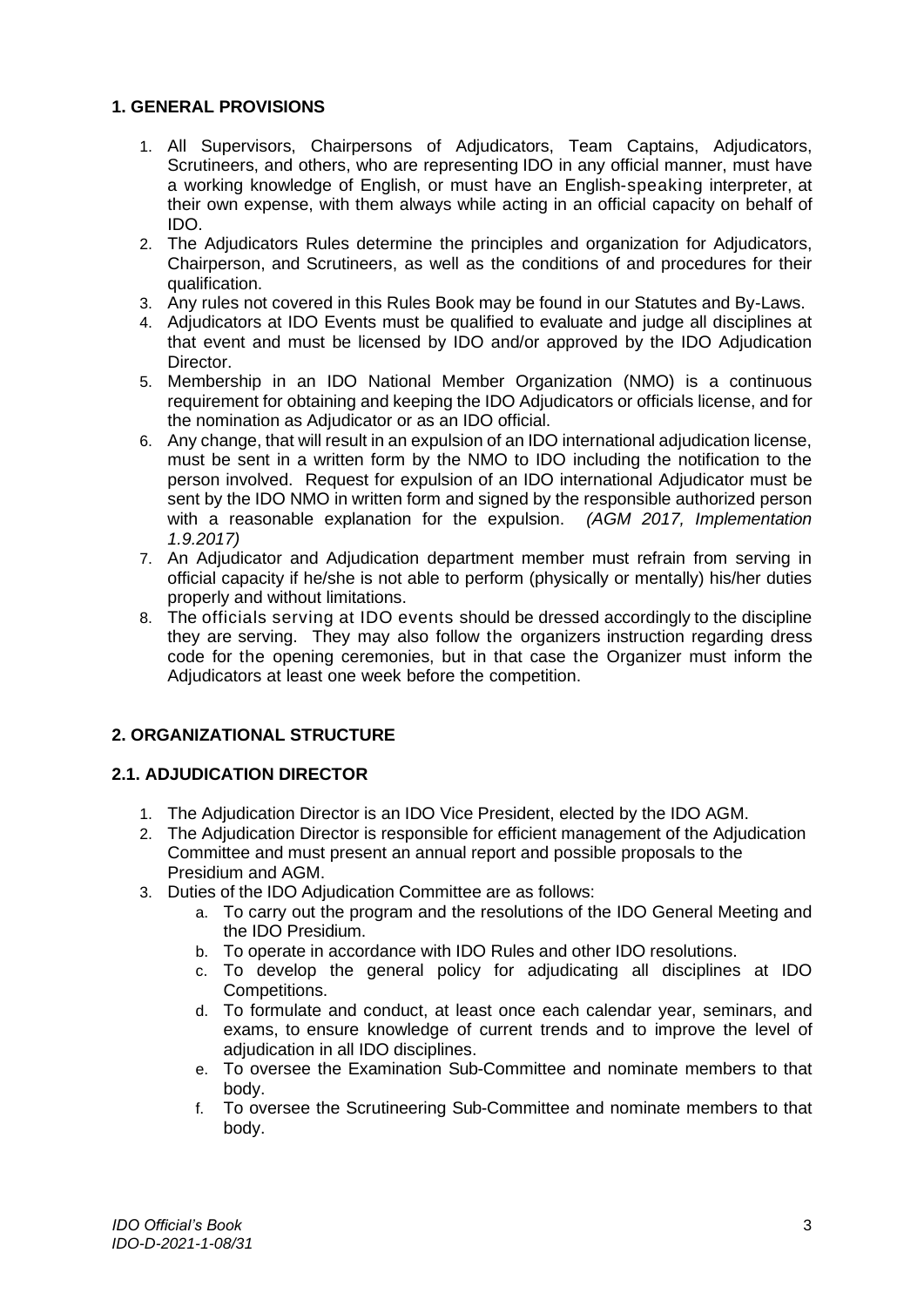- g. To annually compile the Official IDO Roster of Adjudicators including those who are active and non-active.
- h. To carry out other tasks and duties as assigned by the IDO Presidium.
- i. To compile the IDO Roster of Chairpersons on an annual basis, and to nominate Chairpersons of IDO competitions.
- 4. Each year, the Adjudication Director shall be obliged to publish a list of licensed Adjudicators, along with the disciplines in which they are currently qualified to adjudicate. Each listed Adjudicator shall have the right and duty to adjudicate at any competition for which he or she has been appointed. A list of licensed Adjudicators may be found at the IDO web site.

## <span id="page-4-0"></span>**2.2. ADJUDICATION COMMITTEE**

- 1. The Adjudication Committee consists of a Chairperson (Adjudication Director), and at least two other IDO International Adjudicators. The IDO Presidium appoints the Adjudication Committee members.
- 2. The Adjudication Committee is responsible for creating proposals to Presidium and AGM through the Adjudication Director. The decisions are done by following the simple majority principle of the appointed committee members.
- 3. The Adjudication Committee must hold an annual meeting. Invitation and agenda must be sent by the Adjudication Director. The Adjudication Committee members and exofficio members (Examination Sub-Committee Chairperson, Scrutineering Chairperson, Dance Department Directors and Sport Director) must attend the Annual Adjudication Committee meeting.

## <span id="page-4-1"></span>**2.3. EXAMINATION SUBCOMMITTEE**

- 1. The Examination Sub-Committee consists of a Chairperson and a minimum of two members appointed by the IDO Adjudication Director and is responsible for formulating and administering all IDO exams.
- 2. The Examination Sub-Committee meeting must hold an annual meeting (before the annual Adjudication Committee meeting). Invitation and agenda must be sent by the Sub-Committee Chairperson.
- 3. All proposals of the Examination Sub-Committee Meetings must be voted on by the Adjudication Committee and approved by the Adjudication Director.

## <span id="page-4-2"></span>**2.4. SCRUTINEERING SUBCOMMITTEE**

- 1. The Scrutineering Sub-committee is a division of the Adjudicating Committee and is comprised of delegates appointed by the IDO Adjudication Director.
- 2. The Scrutineering Sub-Committee has a minimum of three members, one of them being the Chairperson.

## <span id="page-4-3"></span>**3. ADJUDICATOR EXAMS**

The Adjudication Director is responsible for publishing the yearly calendar of all examination seminars and exams on the website, till 15<sup>th</sup> January.

The invitation for the seminar must contain information about date, location and venue, schedule, conditions for participation, fee payment, deadline for enrollments and contact person.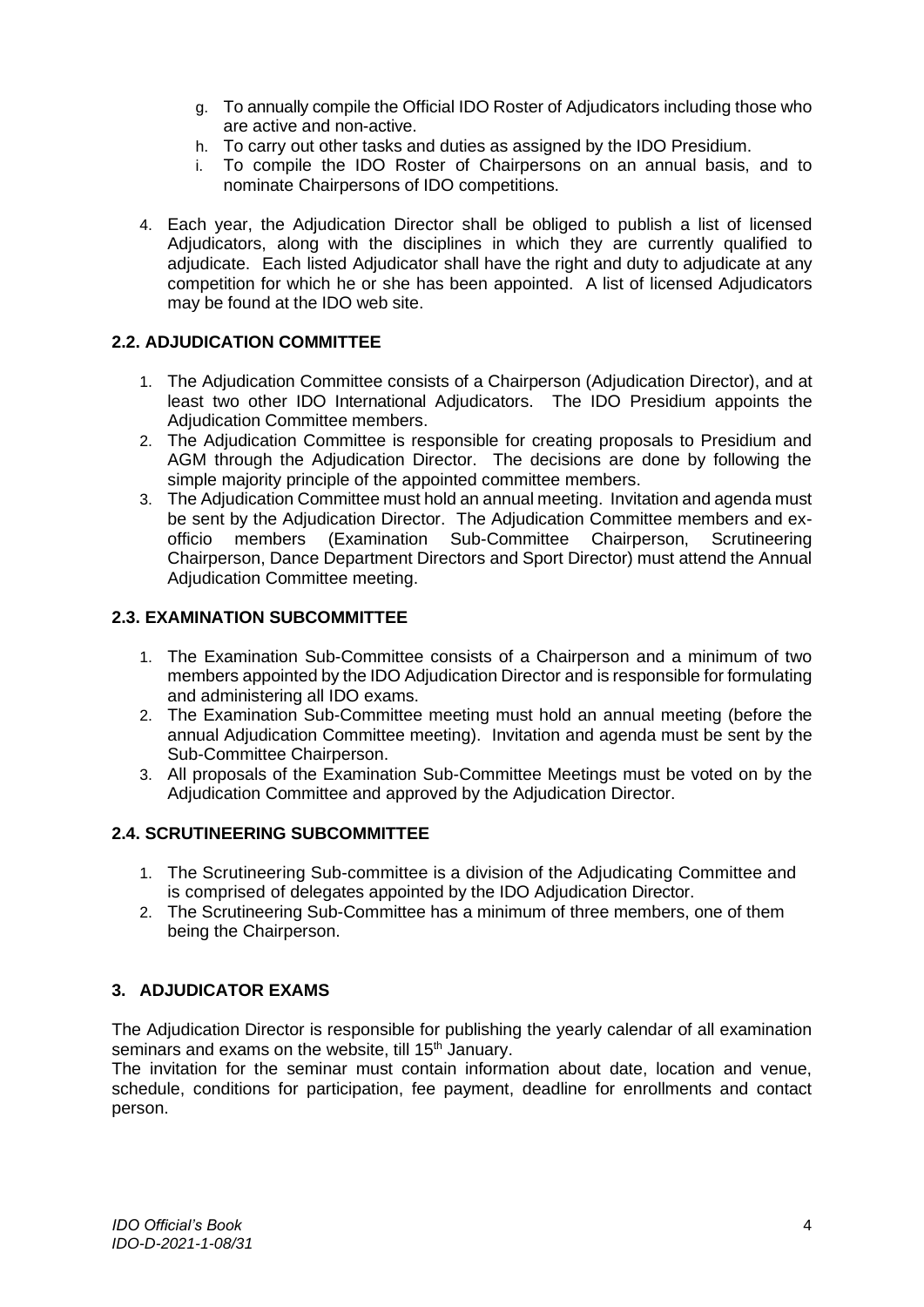## <span id="page-5-0"></span>**3.1. QUALIFICATION AND CONDITIONS FOR TAKING EXAMINATIONS**

- 1. All candidates who wish to take the international IDO adjudicators' exam must be approved and enrolled in the seminar by the IDO National Member Organization (full or probationary members).
- 2. Applications must be sent together with the candidate's CV to the Adjudication Director by the set deadline.
- 3. Candidates for IDO officials' license (Adjudicator, Scrutineer) must be at least 18 years old during the year when the application is sent to the IDO.
- 4. National organizations employing a hierarchical system of classifying Adjudicators can only send candidates who have held the highest national license and judging experience in national competitions for a period of two (2) years. All candidates need to send a list of their experience in judging on the national level for the last 2 years before applying for the IDO International adjudication exam. The document needs to be ratified by the NMO.
- 5. IDO NMO must ensure that they only send candidates who have attended a national Adjudicators' seminar in their own country.
- 6. Actively competing dancers may also be examined, but if they are successful, they cannot adjudicate at IDO Competitions until they have declared, in writing, that they have ceased competing.
- 7. All new IDO Adjudicators are required to have a working knowledge of the English language.
- 8. New candidates who wish to be examined are required to pay the NMO the fees as defined in the IDO Financial Book. The examination fee includes the use of the following: use of the online educational system, use of the online probationary testing, use of all online study materials, and the forms required for the execution of the exam. After a candidate passes the examination, he/she must pay the IDO fee for the adiudicators' license.
- 9. After approval of the candidate's application, the Adjudication Director will send a username and password to the candidate for the IDO Online Academy system. The IDO Online Academy system contains all necessary forms, lectures, and study materials for passing the General Theoretical Exam.
- 10. Each IDO NMO must ensure that the IDO guidelines and standards for education and examination of the national adjudicators is implemented, so that they can be accepted for taking an international exam. If not, the IDO Adjudication Director will appoint a lecturer and/or examiner to the IDO NMO or advise them to join educational and examination processes in another IDO NMO.

## <span id="page-5-1"></span>**3.2. ADJUDICATION EXAMINATION SEMINAR STRUCTURE AND PROCEDURES**

- 1. Candidates may be examined by way of the two methods listed below:
	- a. By taking part in an Official International IDO Adjudicator's Examination Seminar, hosted by the IDO.
	- b. By taking part in an International IDO Adjudicator's Examination Seminar, hosted by the IDO NMO.
- 2. All countries who would like to conduct an official International Adjudicators' Examination Seminar must make official application through the Adjudication Director not later than three (3) months prior to seminar and examination.
- 3. The seminar is conducted prior to the exam.
- 4. The seminar is designed to familiarize the candidate with the contents of the Rules Book. The required knowledge of the Rules Book is necessary to successfully pass the General Theoretical Exam.
- 5. Official IDO Adjudicator's Examination Seminar consists of the following: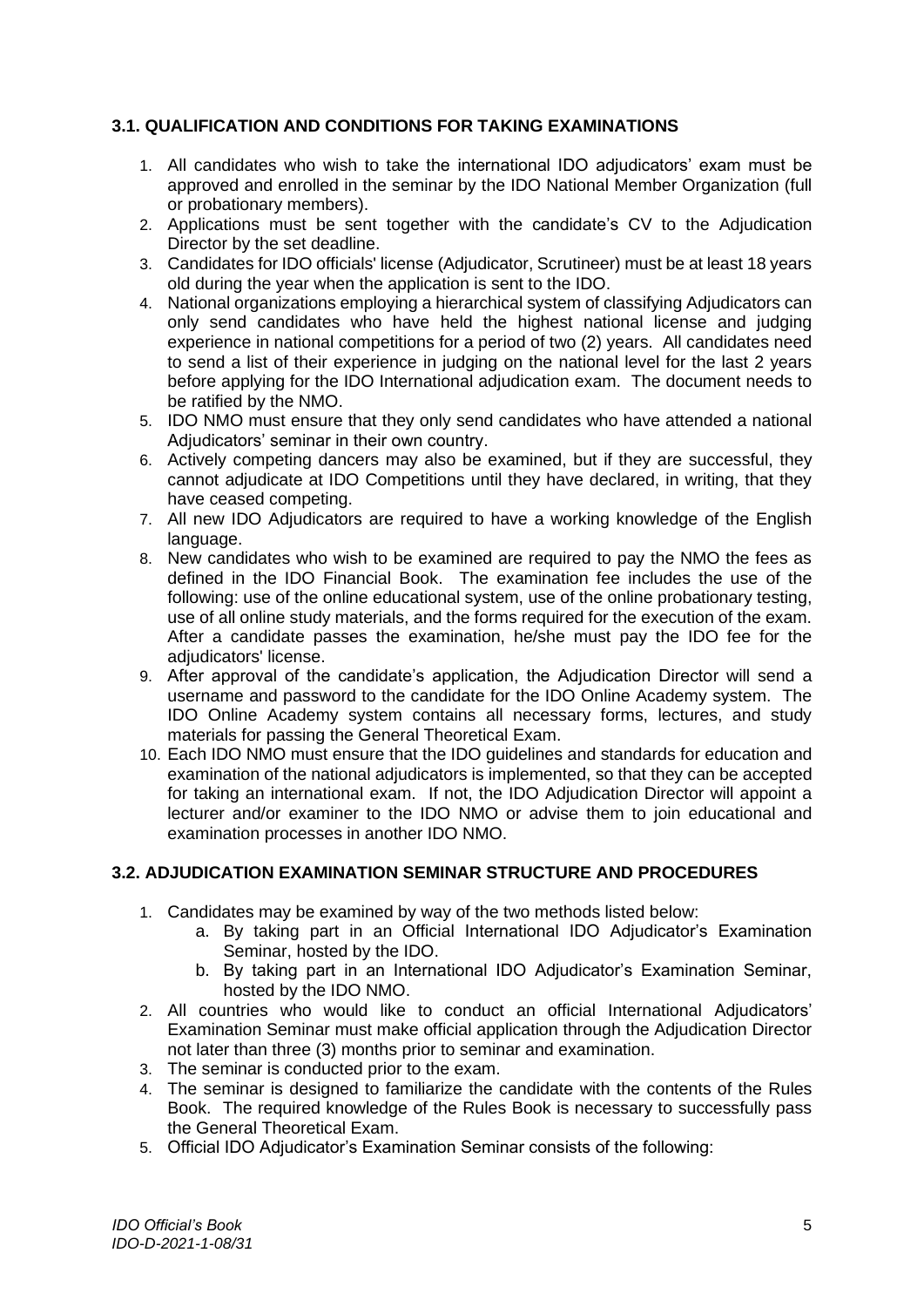- a. The first section of the examination seminar will be devoted to a review of all materials that will be covered in the written examination. During this time, the Lecturer conducting the seminar will also answer any questions presented by the candidates (180-240 minutes).
- b. A time lasting 90 minutes will be allotted for the taking of the written portion of the General Theoretical Exam.
- c. The Seminar Examiner will evaluate each candidate's given answers.
- 6. The exam consists of three parts:
	- a. General Theoretical Exam (part I and part II)
	- b. Supplementary Exam(s)
	- c. Mock Exam
- 7. Exams must be taken in written form using the English language.
- 8. Supplementary Exams are based on the candidate's knowledge of each dance discipline in which they wish to be qualified in. Once a candidate has passed each Supplementary Exam they wish to be licensed in, they must do their "mock" judging in the same disciplines to be qualified AND adjudicate in those disciplines.
- 9. The exam is conducted by the Examination Seminar Committee. A Member of the Examination Committee, for each exam, is appointed by the Adjudication Director. The Examination committee has three members:
	- Lecturer, a person who is responsible for giving the lecture.
	- Examiner, a person who is responsible for giving the exam.
	- Proctor, a person who is responsible for the administrative part of the seminar and exam and who can be used as a helper for the examination.

By assessment of the Adjudication Director, (following the number of candidates and distance of seminar), the Examination Seminar Committee can be shortened so that one person can do more jobs.

- 10. Criteria for Lecturers and Examiners, at IDO Adjudicators Examination Seminars:
	- a. Must hold an IDO Chairperson License.
	- b. Must actively serve as a chairperson at IDO Championships/Cups for the last 5 years.
	- c. Must have proven experience in conducting similar seminars both on a national and international level, and similar educational activities.
	- d. Experience as a proctor on an international level (in which the candidate has done it a minimum of three times as a part of the IDO Examination committee).

The list of approved lecturers and examiners is updated, in the beginning of each calendar year, by the Adjudication Director.

- 11. To pass the General Theoretical Exam a candidate must have 100% correct answers to the given questions for the Part 1, and at least 75% of the given questions must be answered correctly for Part 1 and Part 2 collectively.
- 12. The questions for a portion of the General Theoretical examination have been drawn from the following material:
	- The IDO Dance Sport Rules and Regulations.
	- The IDO Adiudicators' Book
	- Ethics, Conduct, and Rules for IDO Adjudicators and Competitors.
	- The paper entitled: "Important Psychological Issues in Relation to Evaluation and Estimation in Dance" by Matej Tusak, Ph.D., full professor for Sport Psychology, Ljubljana, Slovenia.
- 13. At least 75% of the given questions, answered correctly, is required to pass the Supplementary Exams. Supplementary Exams will not be covered by the seminar as it is the responsibility of the IDO NMO to administer the exams and to select the specialists for each discipline.
- 14. Candidates may take the following supplementary exams to be licensed to adjudicate the following disciplines:
	- a. COUPLE DANCES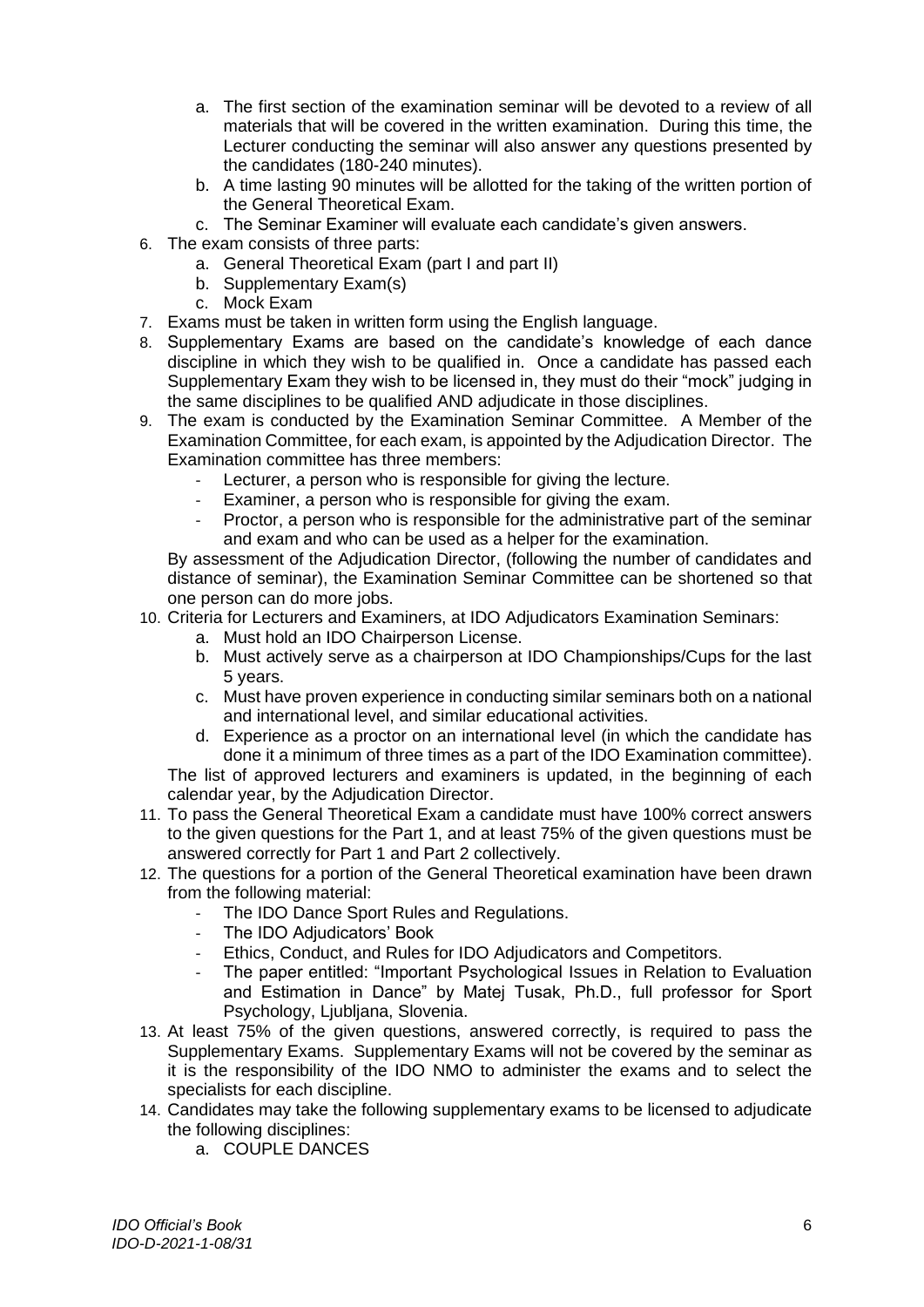- Argentine Tango
- Caribbean Dances, Caribbean, and Latino Show
- Swing Dances
- Synchro Dance
- b. PERFORMING ARTS
- Belly/Oriental Dance
- Acrobatic Dance
- Show Dance
- Tap Dance
- **Ballet**
- Modern and Contemporary Dance
- Jazz Dance
- Folk/Character/Ethnic
- c. STREET DANCE
- **Break Dance**
- Hip-Hop, Hip-Hop Battle, and Electric Boogie
	- Disco Dance, Disco Dance Freestyle, and Disco Dance Show *NOTE: Street Dance Show License can be obtained if a candidate passes Hip-Hop, Hip-Hop Battle, Electric Boogie, Disco Dance, Disco Dance Freestyle, and/or a Disco Dance Show Exam.*
- 15. Within fifteen (15) days after any examination session, the Examination seminar Committee must submit a full report on all successful candidates, including the examination papers, to the Adjudication Director.
- 16. The practical (non-voting or "mock" judging) portion of the examination will be conducted during a World or Continental Championship, and having each candidate provide an oral explanation of his/her decisions.
- 17. All candidates must perform the practical (non-voting or "mock" judging) portion of the examination at an IDO World or Continental Championship, and each candidate must provide a verbal explanation of his/her decisions to the Chairperson.
- 18. Each candidate must be enrolled for mock judging one month before the Championship. The enrollment, together with the filled mock adjudicators' form, must be done by the candidate and sent to the Adjudication Director and Chairperson of the Championship.
- 19. A Mock form, filed by the Chairperson of the Championship, must be sent to the Adjudication Director together with the adjudicators' sheets and an evaluation by the Chairperson. The final approval to MOCK Adjudicate, at any given event, must be approved by the Adjudication Director.
- 20. The Adjudication Director will publish the name of new adjudicator on the website, send the notice to the IDO NMO regarding the examination results and issue a certificate, in pdf format by e-mail, to each candidate who successfully passes the theoretical and practical portion of the IDO Adjudicator's Examination.

#### <span id="page-7-0"></span>**3.2.1 CHANGING STATUS FROM DANCER TO ADJUDICATOR OR FROM ADJUDICATOR TO DANCER**

- 1. If a competitor changes status and becomes an Adjudicator, and then desires to change back to Competitor status, he/she she must submit a written request to the Adjudication Director.
- 2. The Adjudication Director will forward the request (with the proposal to accept it or not) to the IDO Presidium, which will render a final decision. If the request is approved, the decision is final.
- 3. The change of status from Adjudicator to Competitor can only happen once.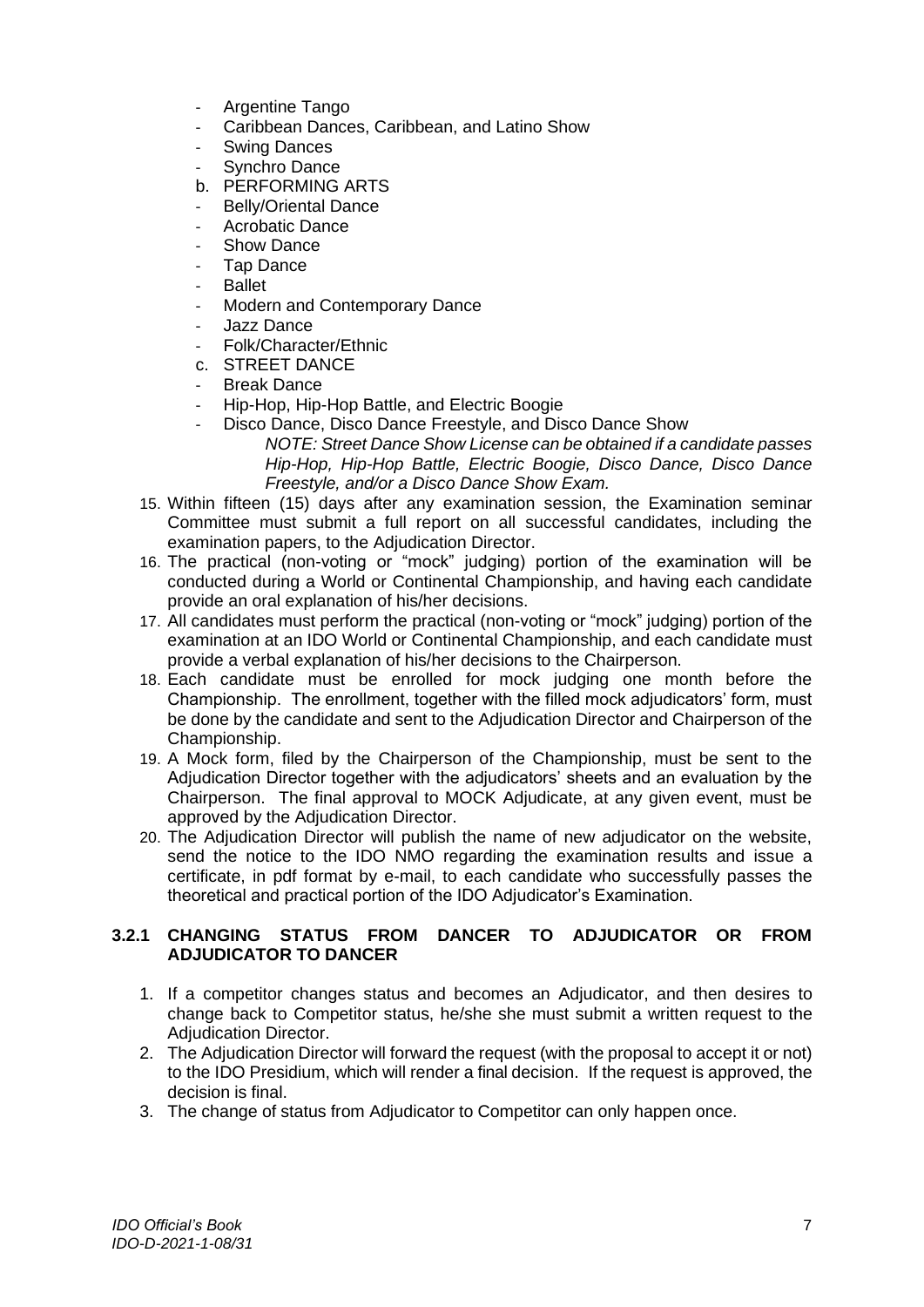4. Before one can return to be an Adjudicator, and if there is no more than three years since the last refresher seminar, he/she must take a refresher, adjudicating seminar at the examination adjudicators' seminar (without taking and exam).

## <span id="page-8-0"></span>**4. DISCIPLINARY ACTIONS**

- 1. The Adjudication Committee and the Presidium are constantly on the alert to see that favoritism of any sort does not occur.
- 2. If strong evidence is found that favoritism of any sort is being shown, the matter will be referred to the Disciplinary Committee for investigation. If the complaint of favoritism is found valid, it could mean immediate revocation of the offender's IDO adjudication license.
- 3. In addition, an Adjudicator may lose his/her license for one (1) year for the following reasons:
	- a. If, after being appointed to adjudicate a competition, he/she fails to notify the Organizer that he/she will be unable to adjudicate the Event.
	- b. Failing to appear at an Event without just cause, after being appointed to adjudicate a competition.
	- c. If he/she behaves unethically, unprofessionally, or in any manner not conducive to an IDO Official or Competition.
	- d. In any case where the IDO Disciplinary Committee determines that there is a valid complaint, or rule infraction, or any other matter brought before it for consideration that does not apply to the 3 reasons above, an Adjudicator may be reprimanded. This reprimand may include, but is not limited to, suspension and expulsion of their IDO license, including all privileges.
- 4. If a listed Adjudicator cannot be expected to perform adjudication duties for personal reasons, or if a reason for suspension of the license exists, such Adjudicator may be deleted from the list of IDO Adjudicators with immediate effect. Once a person has been deleted from this list, he/she will no longer be nominated to adjudicate or officiate at any IDO Competition or IDO event.
- 5. The IDO Disciplinary Committee is a self-Governing body and works autonomously from the IDO Presidium. When it deems merited or justified, the IDO Disciplinary Committee may issue, in writing, a lifetime suspension of an Adjudicator's IDO license or any other decision as it deems appropriate and just.
- 6. Appeals regarding disciplinary rulings shall be made through the IDO Appeals Committee within the allotted timeframe.

## <span id="page-8-1"></span>**5. CATEGORIES OF ADJUDICATORS**

- 1. The following divisions will be used to classify IDO Adjudicators:
	- a. *National –* According to the rules set by the IDO NMO
	- b. *International –* A person who successfully passed their examination and has had no disciplinary action brought against him.
- 2. Adjudicators Serving at Competitions:
	- a. *Official-* Appointed by the Adjudication Director in accordance with the rules for selecting Adjudicators. Official Adjudicators are reimbursed for travel costs and are entitled to receive a per diem honorarium, accommodations, and meals.
	- b. *Voluntary* Any IDO licensed Adjudicator, nominated by their NMO, who is willing to give their services to the IDO, free of charges, with no remuneration, and accepted by the Organizer and the Adjudication Director.
	- c. *VIP / Honorary-* may be allowed to Adjudicator on a one-time basis without holding a license. Criteria for VIP adjudicators see below.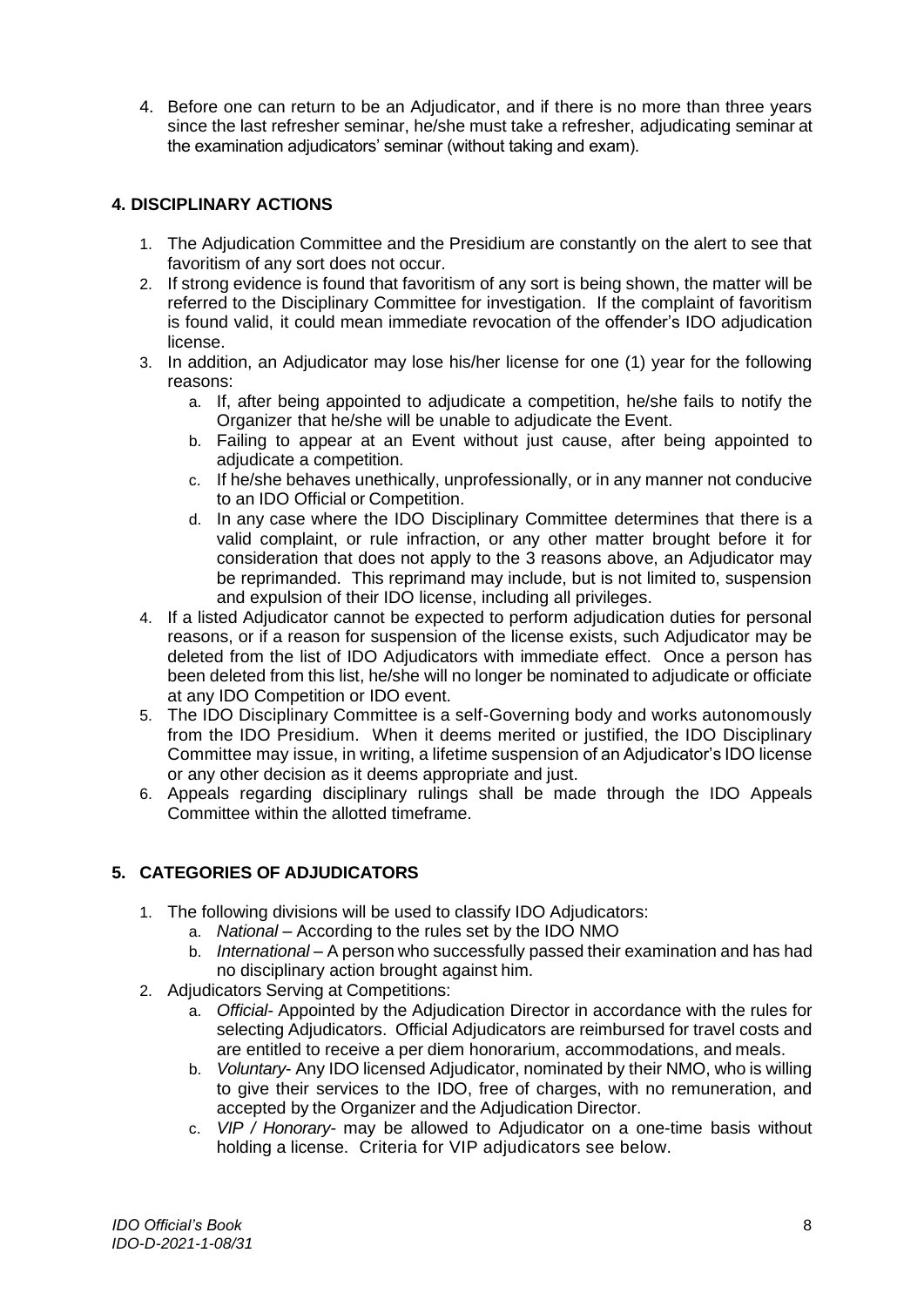- d. *Voting Chairperson/ Voting Supervisor* When needed Chairperson or/and Supervisor may be used as Adjudicator(s).
- 3. Criteria for VIP Adjudicators

Candidates must have CELEBRITY STATUS in their home country and abroad to be considered "VIP JUDGES".

CELEBRITY STATUS IS DEFINED AS FOLLOWS:

- Any person who has made a significant contribution to the art form they represent, including all Performing Arts, Street, and Couple dances.
- Any person whose reputation goes beyond their national border lines.
- Any person whose name is associated with performing on TV, stage, screen, or on tour in any of the dance disciplines represented by IDO
- Any person who is known internationally for the art form they represent.

#### VIP ADJUDICATORS CAN BE:

- Choreographers who have worked on a professional level on TV, Broadway, Stage and Screen, and who are members of the Stage Directors and Choreographers Society, as defined in Wikipedia.
- Professional dancers who have performed, or who are performing on TV, Broadway, Live Stage or Screen, and are represented by a dance agent or union, such as Equity, SAG, or similar organization.
- Master Teachers who have taught on an International level, not only in their own school, club, neighboring cities, or countries
- Former World Champions who have gone on to higher levels described above, in the art they represent.
- Dance Experts who will raise the image of the IDO dance competition by their person, knowledge, and/or celebrity status.

#### VIP ADJUDICATORS WILL BE EXPECTED TO DO THE FOLLOWING:

- Fill in the official VIP Application Form and return it to the IDO Adjudication Director.
- Send a recent Head Shot along with their application.<br>- Understand that they will be required to take the
- Understand that they will be required to take the Official Adjudicators', refresher seminar which will be given prior to the event start.
- Provide all links to their professional and personal web sites, such as home pages, blogs, social media, and other.
- Submit to drug testing, as prescribed by IDO.

#### VIP ADJUDICATORS UNDERSTANDING:

- All information provided on the official application will be subject to verification by checking information with your national federation, all search engines such as Google, Yahoo, and other social media, including Facebook, Twitter, etc. False information may result in a hearing before the IDO Disciplinary Committee.
- If VIP or Celebrity status is given by the IDO, the candidate understands that this right is granted for one competition only and if they would like to obtain an official IDO license they must take an official seminar and a written test.

#### <span id="page-9-1"></span><span id="page-9-0"></span>**5.1. CHECKING CREDENTIALS**

#### *- A new system of checking the credentials of the Adjudicators serving at the IDO competitions:*

1. Additional education for the Adjudicators.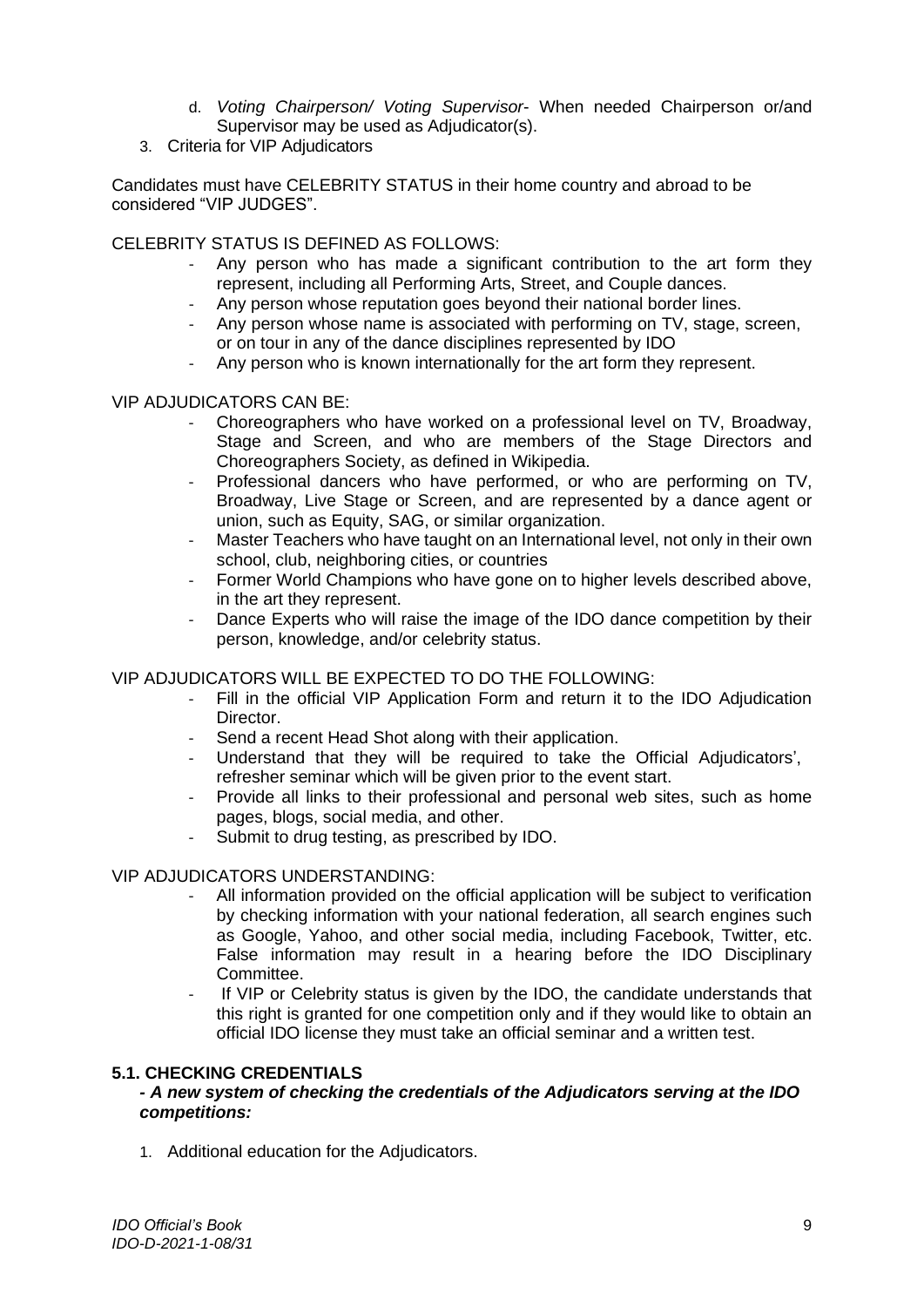- 2. A more active Chairperson at the competition will be required.
- 3. Checking credentials for IDO Events a working group to uphold the standards will be created and will consist of the Adjudication Director *(or his/her agent)*, the Chairperson of Adjudicators, and the Committee Chairperson.
- 4. Additional examinations will be provided for the specific discipline.

## <span id="page-10-0"></span>**6. CODE OF CONDUCT, ETHICS, RIGHTS, AND DUTIES OF ADJUDICATORS AND CHAIRPERSONS**

Adjudicators have the right to adjudicate without interference, hindrance, or harassment of any kind.

## <span id="page-10-1"></span>**6.1. DUTIES OF ADJUDICATORS**

- 1. To present their license book to the IDO Chairperson.
- 2. To adjudicate dance competitions in accordance with the Official IDO Rules, and to strive to elevate the continued growth and development of dance.
- 3. After accepting a judging position, an Adjudicator must notify the IDO Adjudication Director, Organizer and Chairperson, upon finding that he or she will be unable to fulfill this obligation.
- 4. To be fully aware of all judging procedures, rules, regulations, and IDO judging systems.
- 5. Attending the Adjudicators' meeting and Educational (refresher) seminar is required. Adjudicators absent at the Adjudicators' meeting prior to an event, without just cause, cannot serve at the Championship. This decision is made by the Chairperson of adiudicators.
- 6. The Structure of the Adjudicators' Meeting and Educational Seminar is as follows:
	- a. Adjudicators' meetings are held before the start of the event. Focus is on specific discipline rues, pertinent judging criteria and procedures, practical venue information, timing and event schedules, shuttles/transfers, etc. The meeting will be conducted by the Chairperson of Adjudicators.
	- b. Educational Seminars are free of charge, at the end of the event, and are considered to be "refresher seminars".
	- c. The educational seminar is designed in two (2) parts:
		- i. New IDO Rules and Procedures the best things from the last year and discussion about various subjects *(IDO lecturer is appointed by the IDO Adjudication Director).*
		- ii. Various topics from the prior championship including judging technique and criteria *(the IDO lecturer is appointed by the IDO Adjudication Director).*
- 7. Refer all problems encountered while judging to the Chairperson of Adjudicators or the Chairperson's designated representative(s).
- 8. All Adjudicators must always either speak English or have an English-speaking interpreter with them while judging.
- 9. To decline judging nominations if he/she is not qualified to judge the dance disciplines offered at the IDO Event in question.
- 10. An Adjudicator must excuse himself/herself from the adjudicating panel on any occasion when a member of his/her immediate family or household will be dancing in the competition. Immediate Family is defined as first cousin and above.
- 11. Adjudicators who judge a category in a discipline in an IDO Performing Arts Championship, are not allowed to judge that same discipline and category in the same year at another championship event, unless authorized to do so by the Adjudication Director. Adjudicators (Official and Voluntary) who judge a category in a discipline in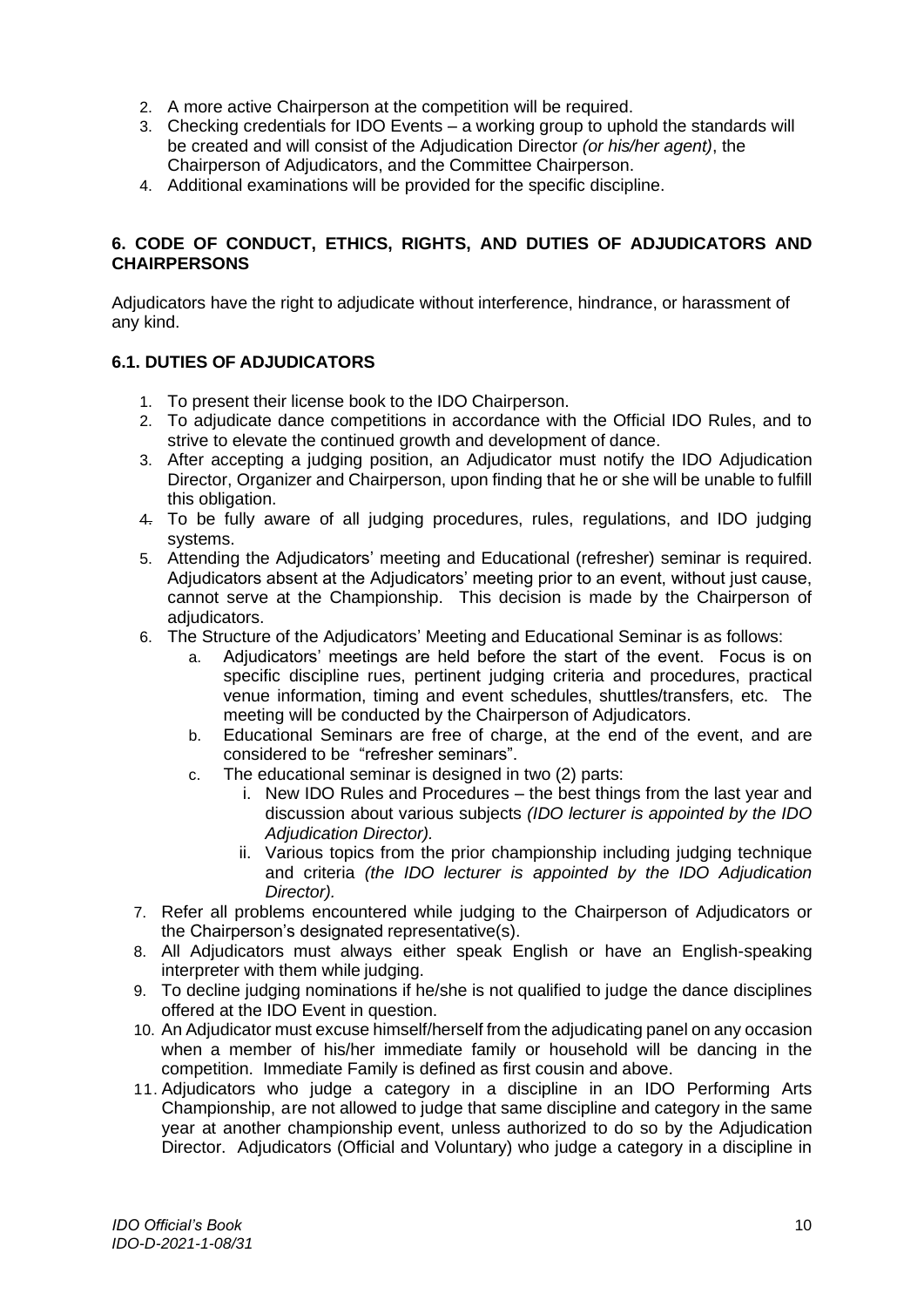the same age division using own music in any IDO Continental and/or World Championships, is not allowed to judge the same category and discipline in the same calendar year at another championship event, unless authorized to do so by the Adjudication Director.

- 12. The same Adjudicator will not be allowed to judge the same discipline and title two years in a row, unless authorized to do so by the Adjudication Director. The same Adjudicator will not be allowed to judge the same category of the discipline in the same age division and title 2 years in a row, unless authorized to do so by the Adjudication Director and by written request of the Chairperson.
- 13. Official Adjudicators must be able to judge 100% of an IDO event. Two or more Adjudicators may share the duties of an official Adjudicators seat but must be able to collectively judge 100% of the competition. In case they cannot judge 100% of the time, they will lose their status as an official Adjudicator's seat. In case of long competitions two or more Adjudicators meetings will be scheduled, one at the beginning and one to accommodate the last half of the competition.
- 14. No Adjudicators serving at the competition can be present at any IDO Dance Committee meetings and Teachers Forums if they are held before or during the competition/event. In case the meetings are held at the end of the competition the rule is not applicable. The rule does not apply to Dance Committee Chairpersons running the meetings.
- 15. After being named and accepted as a Voluntary Adjudicator, if that Adjudicator does not show up at a competition without reason or just cause, they will lose their license (this is the same as an Official Adjudicator). When a Voluntary Adjudicator makes their application, they must state what dates and categories they are able or not able to adjudicate. Voluntary Adjudicators are accepted on a first come first serve basis.
- 16. When an Official IDO Adjudicator does not meet the requirement of taking an IDO seminar every three years, and it is maximum period of two years of expiration date of Adjudicators' license, he/she may take an international refresher seminar, which will be sanctioned by their National Federation, in their own country, providing the IDO Adjudication Director approves the format of the seminar. In the case the National Federation does not hold an international seminar, the Adjudicator must then attend the IDO Adjudicator's refresher or examination seminar. The schedule of IDO refresher seminars will be published in the beginning of the calendar year. If an Adjudicator's License has expired for more than two years, he/she must take General Theoretical Exam and Examination Seminar again.

## <span id="page-11-0"></span>**6.2. CONDUCT WHILE JUDGING**

Adjudicators Must:

- 1. Make decisions in a fair and impartial manner based on the competitors' merit, with no national or other interest, or favoritism being shown.
- 2. Always conduct themselves in a professional and ethical manner before, during, and after the Event, and must never make derogatory statements against fellow Adjudicators, the Organizer, coaches, trainers, competitors, or others.
- 3. Be aware that disrespectful remarks or gestures toward anyone while actively serving as an Adjudicator will result in immediate withdrawal from the adjudication panel.
- 4. Not confer with anyone regarding their score, and always sit apart from each other and the spectators. However, Adjudicators may sit with their own personal interpreter.
- 5. Not discuss their marks, marking system, or opinions before, during, or after the Event. They may only let their personal opinions known after they have left the competition or at IDO seminars and meetings.
- 6. Always dress in a professional manner when serving in an official capacity.
- 7. Not consume any alcoholic beverages or restricted drugs while serving on the judging panel, or while visible to the public during the Event.
- 8. Not signal competitors in any manner during their performances.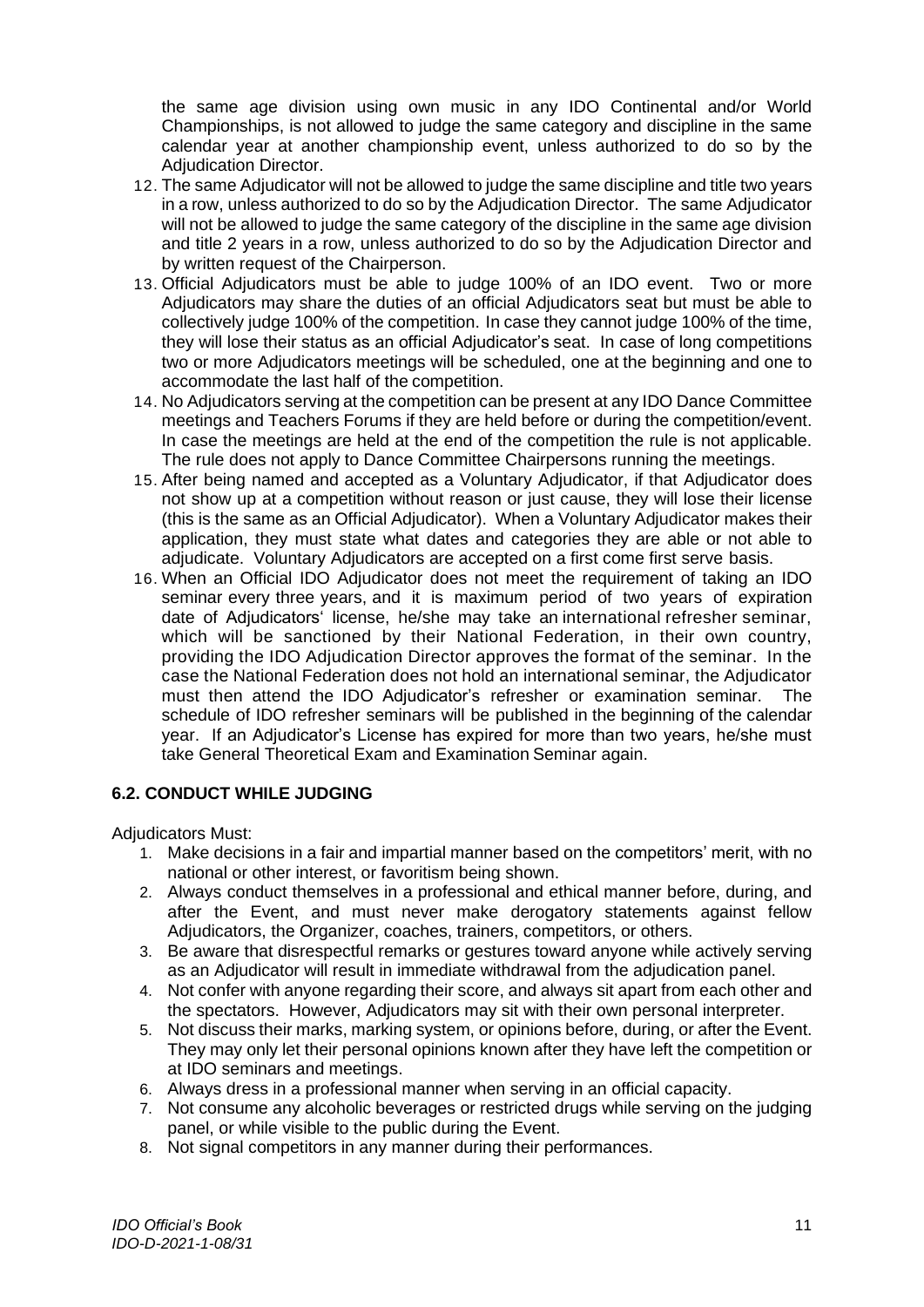- 9. Not contact competitors, trainers, coaches, or others via electronic devices while actively serving as an adjudicator.
- 10. Turn off mobile or cellular phones while judging or while sitting at the Adjudicators' table. Earphone attachments may not be worn while actively adjudicating and mobile/cellular phones on an Adjudicator's person must be concealed from view.
- 11. Not videotape, audiotape, or photograph any competitive performances.

Under no circumstance is it acceptable to be intoxicated while serving on a judging panel. All offenders will be immediately removed from the judging panel. A report of the incident will be immediately forwarded to the Disciplinary & Ethics Committee for investigation.

Always refrain from smoking or chewing gum, etc., when visible to the public, and always act in a manner representative of an IDO official.

Adjudicators will not judge any dancers from their own club or school, or from the club or school in which they teach on a regular basis. Adjudicators are not permitted to judge any dancers they have choreographed for or personally taught, trained, or coached within six (6) months of the competition. Adjudicators so involved must ask to be removed from the judging panels concerned by informing the Chairperson of Adjudicators at least 30 days prior to the Judges Meeting. In case the Chairperson cannot find a required substitute for this Adjudicator, then the IDO NMO has the responsibility to send another Adjudicator on their own costs. This does not apply to Adjudicators who teach master classes on occasion, or to the dancers who participate in such classes. Furthermore, this rule only applies to disciplines and categories where the competitors' own music is used in the first round.

## <span id="page-12-0"></span>**7. JUDGING PROCEDURES**

- 1. All judging forms must be marked clearly in ink.
- 2. All corrections will be scratched out, with the Adjudicators intentions clearly marked and signed.
- 3. All corrections must be ratified with the Adjudicator's initials in the proper place on the form.
- 4. Adjudicators should always double-check the required number of crosses (X's) before handing in their scoring sheets.
- 5. In case of open marking in the final round, two sets of judging sheets must be filled out, one for the Scrutineer and one for use by the Adjudicator as a guide for holding up the correct placement. Only one sheet will be given if there is no open marking.
- 6. During groups, formations, and productions the Adjudicators should view at least one round from the floor level and one round from the upper level. When there is only a final (round) they should evaluate from the upper level. All Adjudicators must have a direct line of vision to their satisfaction. The Supervisor, Chairperson, and Organizer will see to it that the Adjudicators are satisfied with where they are viewing. When judging any of the Performing Arts disciplines, Adjudicators have the freedom of choice to view Groups either from the dance floor level or from the upper stands as he/she sees fit.
- 7. When asked to judge on the floor or stage (organizer's music), each Adjudicator must circulate the entire dance area and not congregate in one specific place, always passing behind other Adjudicators to avoid obscuring anyone's vision.

## <span id="page-12-1"></span>**8. SELECTION OF OFFICIAL ADJUDICATORS**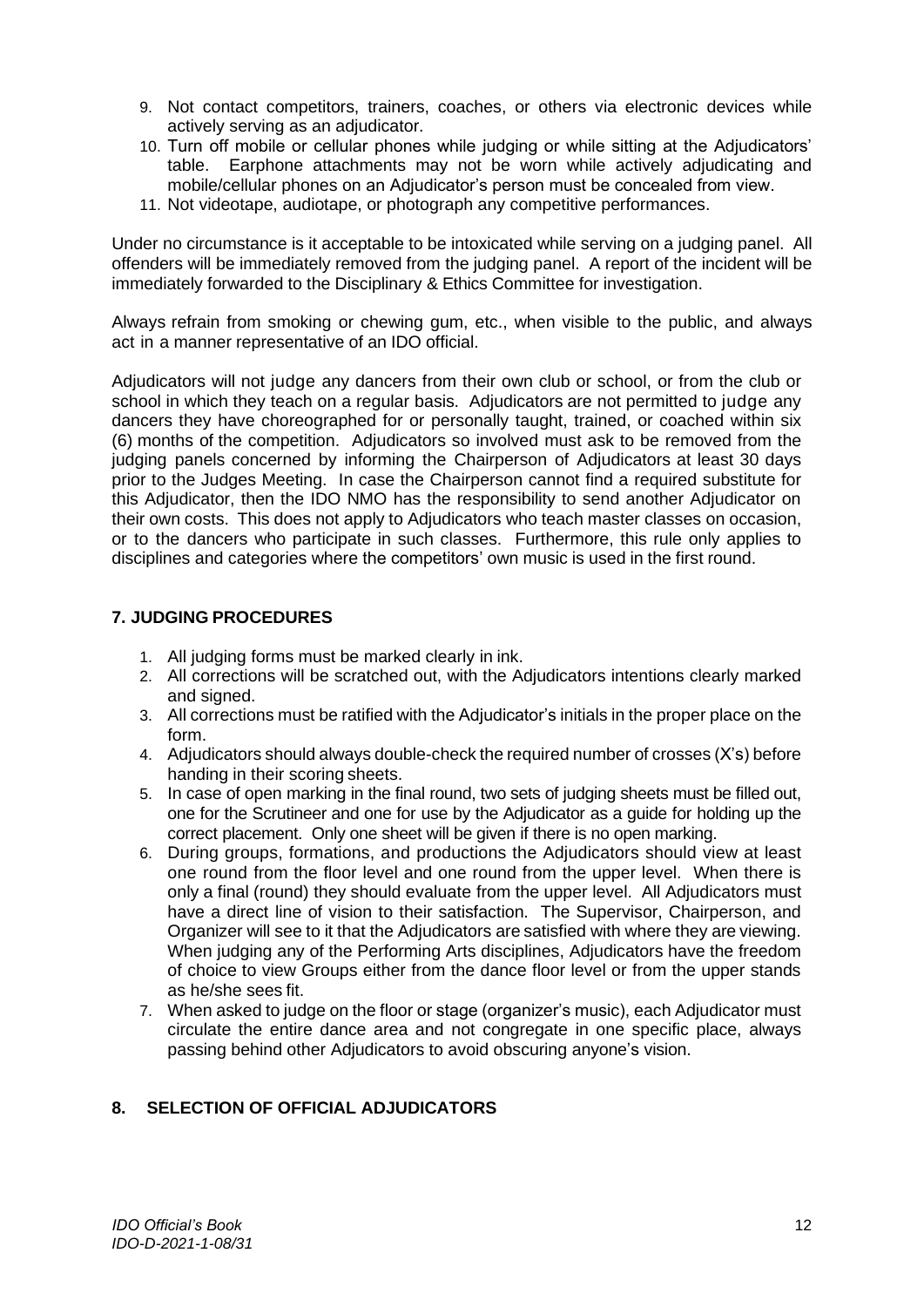#### <span id="page-13-0"></span>**8.1. GENERAL PROVISIONS**

- 1. No country can have more than one representative on the same judging panel.
- 2. Each Adjudicator at all IDO Events shall be assigned an alphabetical letter or number code.
- 3. To avoid overtaxing the Adjudicators, each country providing Adjudicators should consider sending at least two (2) Adjudicators to each event. Only the official Adjudicator will be paid per diem, travel, hotel, and meals. All voluntary Adjudicators will only receive meals on the day that they judge.
- 4. Reimbursement and compensation of all IDO officials may be found in the IDO Dance Sport Rules and Regulations (Book Financial Rules and Regulations).

## <span id="page-13-1"></span>**8.2. COUNTRIES' RANKING LIST**

*(How a country's eligibility in choosing adjudicators for IDO Events is determined.)*

Administered by the Adjudication Committee, the Ranking List is a rolling record listing the participants and results of the last three (3) competitions (World Championships and Cups). Results for each discipline are recorded separately. Points are awarded to each country based on these results. A country's total number of accumulated points determines that country's position on the ranking list. Points are awarded as follows:

- 1. POINTS FOR PARTICIPATION
- 1 point for every competitor taking part in the competition, solos, duos, and trios
- 2 points for every group/team/crew taking part in the competition
- 3 points for every formation taking part in the competition
- 2. POINTS FOR RESULTS
- 1 point for every entry placed in the quarter-final (on IDO championship where there is 1/8 final or minimum 40 dancers in a first round)
- 1 point for every entry placed in the semi-final.
- 1 additional point for every entry also placed in the final.
- 1 additional point for the entry placed  $5<sup>th</sup>$  in the final.
- 2 additional points for the entry placed  $4<sup>th</sup>$  in the final.
- 3 additional points for the entry placed  $3<sup>rd</sup>$  in the final.
- 4 additional points for the entry placed  $2<sup>nd</sup>$  in the final.
- 5 additional points for the entry placed  $1<sup>st</sup>$  in the final.
- In case there is only a final round there are no points for taking part in the competition and only points according to placement will be counted ( $1<sup>st</sup>$  place 6 points,  $2<sup>nd</sup>$  place 5 points, 3<sup>rd</sup> place 4 points, 4<sup>th</sup> place 3 points, 5<sup>th</sup> place 2 points, 6<sup>th</sup> place 1 point).
- If there is only one country competing in one discipline only points for participation will be counted.

In descending order, the countries placed highest on the ranking list in each respective discipline shall receive invitations to nominate Adjudicators as needed. When more than one discipline will be offered at the competition in question, all disciplines will be considered. In such cases, the placements in the joint ranking list will be found by using the skating system in the same way as is done in a normal competition. The "majority" of points will be found according to how many disciplines are involved for a given competition.

In special occasions, when IDO is developing new areas, the Presidium has the right to choose the Adjudicators and officials without using the ranking list system.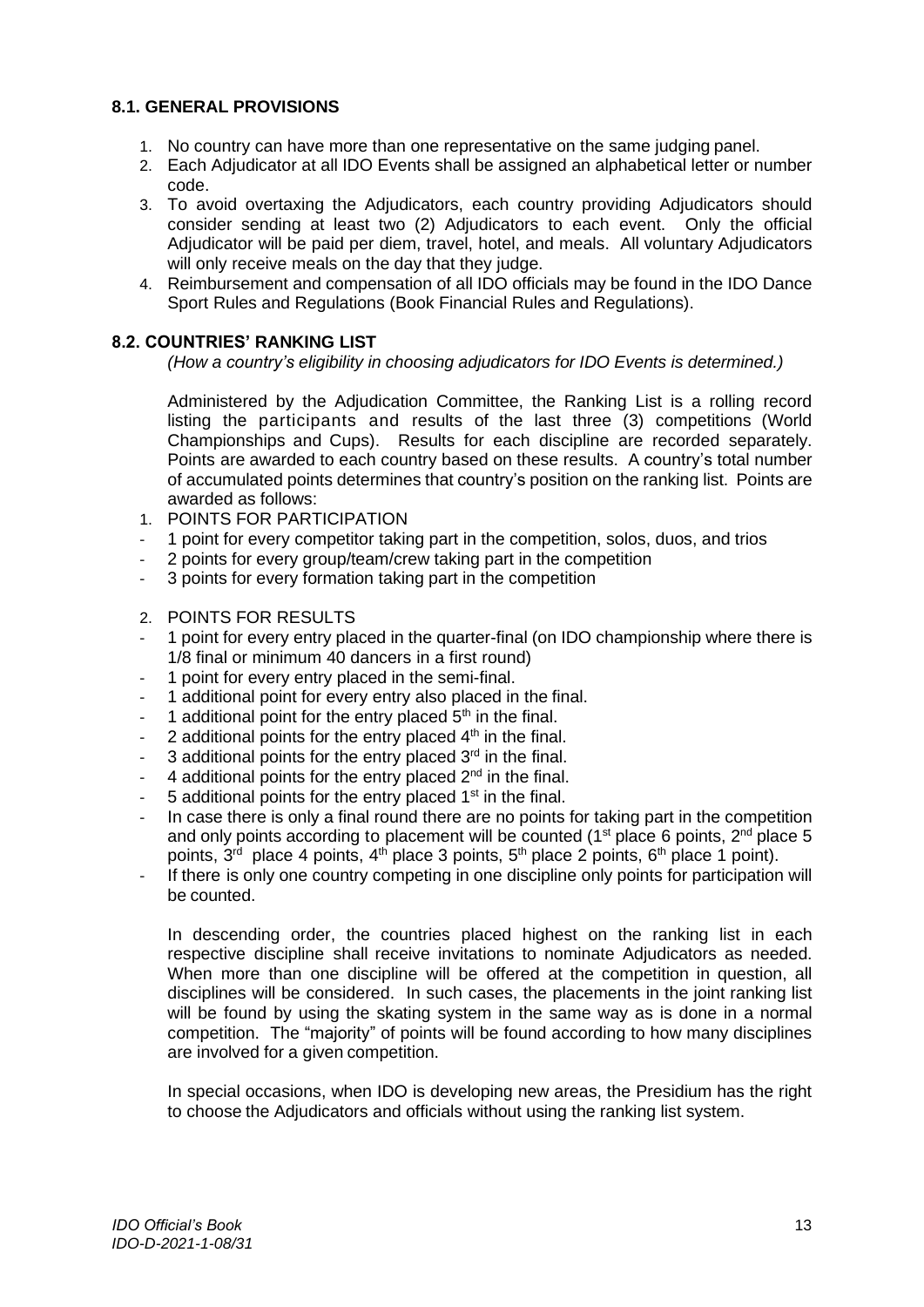## <span id="page-14-0"></span>**8.3. INVITATIONS FOR NOMINATION OF ADJUDICATORS**

- 1. The Adjudication Director will appoint the member countries responsible for the specific dance department to send an official, qualified Adjudicator and to display the appointed countries for official Adjudicator's seats on the IDO website not later than January  $15<sup>th</sup>$ of each calendar year. The Adjudication Director will follow up with the selected member countries to ensure that each of them provides a named qualified Adjudicator not later than February 15<sup>th</sup> for the competitions in the first part of the year (until July) and not later than June 1<sup>st</sup> for the competitions in the second part of the year (August-December).
- 2. If the selected member fails to provide a named Adjudicator within the allotted time span, the Adjudication Director has the following rights:
	- To approach Adjudicators directly within that country who are on the current list of IDO Adjudicators, to ensure that there will be an Adjudicator appointed from that country; or
	- To appoint another member country to nominate a qualified Adjudicator.
- 3. IDO members must send the names of their Voluntary Adjudicators 2 months before the IDO event. If needed, the Chairperson and Organizer in cooperation with the Adjudication Director may appoint additional Voluntary Adjudicators.
- 4. All official judging countries must send the names of their nominated Adjudicators to the Adjudication Director for verification and Adjudicators must be enrolled through IDO DIES/member area. Licenses and credentials will be checked and upon acceptance will be sent to the Organizer and Chairperson of Adjudicators of the competition.

#### <span id="page-14-1"></span>**8.4. REQUIRED NUMBER OF ADJUDICATORS**

- 1. All judging panels must consist of an uneven number of Adjudicators.
- 2. The replacement of Adjudicators must be made by the enrollment closing date, even if the deadline has been postponed.
- 3. Number of adjudicators in the panel:

| <b>TYPE OF THE EVENT</b>          | ADJUDICATORS IN THE PANEL |
|-----------------------------------|---------------------------|
| <b>International Competitions</b> | 5 or 7                    |
| <b>Continental Cups</b>           | 5 or 7                    |
| <b>Continental Championships</b>  | 7, 9, or 11               |
| <b>World Cups</b>                 | 5 or 7                    |
| <b>World Championships</b>        | 7, 9, 11, or 13           |
| Hip Hop, Breaking Battle          | 3                         |

- 4. In the event of proven force majeure, serious illness, or the death of an immediate family member, a suitable replacement must be found. The panel must be reduced by two (2) if a suitable replacement is not found. However, a panel may never be lower than three (3). These procedures are used for emergency purposes only.
- 5. In special disciplines *(Break Dance/Breaking, Flamenco*) it is recommended that the Adjudication Director will name three Adjudicators as official. For those Organizers who want more Adjudicators it is possible to use the Chairperson and Supervisor.
- 6. In Ballet, each country with a nominated official Adjudicator can bring a Ballet specialist at their own expense to adjudicate Ballet World Championships. The CV of the Ballet specialist must be submitted six (6) weeks prior to the World Ballet Championships for review by the Adjudication Director. It is up to each country to make sure their Ballet specialist is aware of the IDO rules.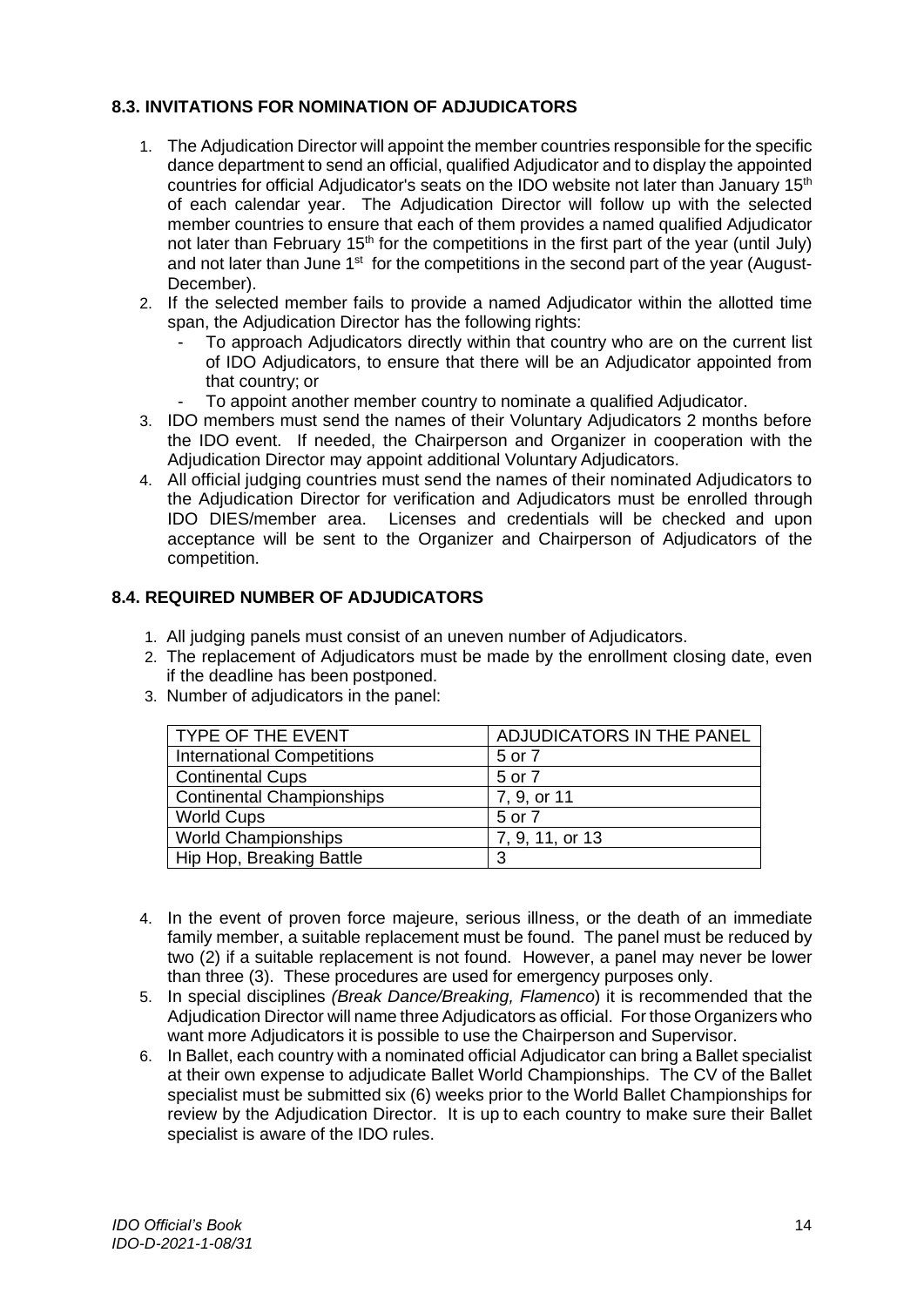- 7. The Adjudication Director appoints the countries for official Adjudicators' seats following the Adjudication Rules, in January each year. Additional one or two seats could be added immediately to Adjudicators' panels, in the case of large events. If that number of Adjudicators is not satisfactory, in case two or more floors are needed, the Adjudication Director has the right to appoint additional judging countries as needed but not to exceed two additional nations. When additional Adjudicators are needed the Organizer and IDO will each pay 50% of the additional Adjudicator's expenses and fees.
- *8.* At IDO World Championships the number of appointed countries with the official seats is eight (8). At IDO Continental and World Championships when two floors are used the number of appointed countries with the official seats is ten (10). When 3 floors are used, then the number of countries will be decided by the Adjudication Director. *(AGM 2018, Implementation 01.01.2019)*
- 9. Under no condition are Adjudicators allowed to leave a panel after they have evaluated the 1<sup>st</sup> round unless a proven force majeure or serious illness occurs. This must be approved by the Chairperson of Adjudicators.
- 10. In Replacing an Adjudicator who evaluated the  $1^{st}$ ,  $2^{nd}$ , or any other round where he/she cannot continue, The Chairperson of Adjudicators will select replacements and if necessary, may do the job him/herself. However, once an Adjudicator is replaced the new Adjudicator must remain in that position throughout the rest of the event. The Chairperson should be careful that only one country may be represented in a judging panel.

## <span id="page-15-0"></span>**8.5. ASSIGNING OFFICIAL ADJUDICATOR SEATS IN IDO CHAMPIONSHIPS**

- 1. No country may have more than one Adjudicator position.
- 2. The seats are assigned in the following manner:
	- One (1) seat goes to the organizing country
	- Two (2) seats are given to the countries with the highest-ranking in the Ranking List
	- Two (2) seats are given to the countries with the highest-ranking points in the previous championship
	- Other seats are given to countries selected by draw
- 3. If the two best ranking countries in the last three (3) championships are the same countries as the best ranking two (2) in the previous year's championship, the Adjudicator seats are handed down to the next best ranking countries in the last three championships. The organizing country is excluded from the ranking- based allocation of seats, as it is already granted one seat.
- 4. All the countries that took part in the previous championship participate in the draw. The organizing country and the four (4) countries that have already obtained an Adjudicator seat based on ranking points are excluded from the draw.

## <span id="page-15-1"></span>**9. THE JUDGING SYSTEMS AND PROCEDURES OF THE IDO**

The IDO judging systems are as follows:

- 1. X'ing System
- 2. 2-D (Production) System
- 3. 3-D System
- 4. 4-D System
- 5. Battle System
- 6. Placement System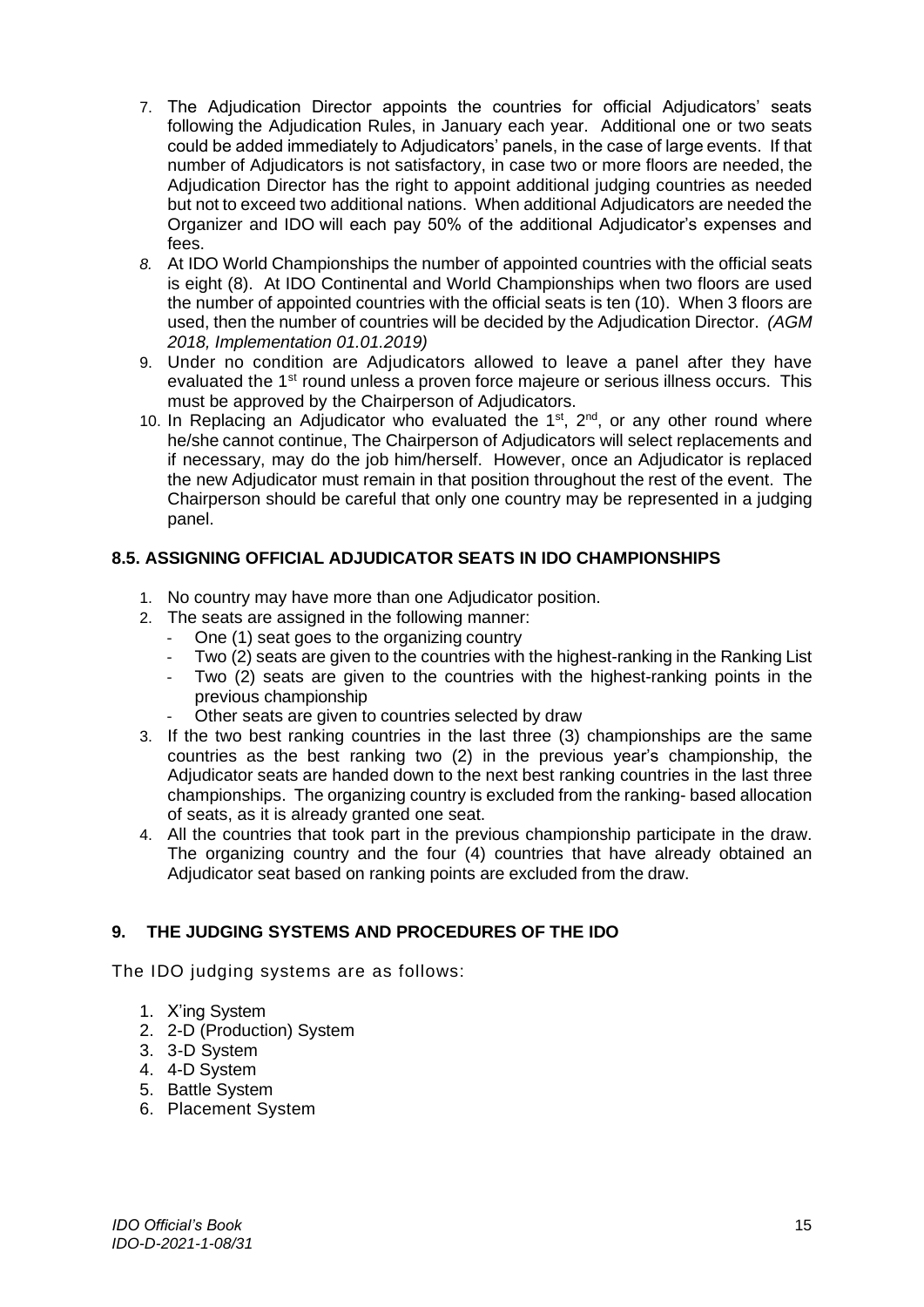## **X'ing System**

The Adjudicators are required to give a X (cross) to each start number to be returned to the next round; used in the competitions where the Organizer's music (compulsory music) is being used in the first round.

## **2-D (Production) System**

The Adjudicators give a numerical score to two dimensions, to each start number (10 points is minimum, 100 points is maximum from one Adjudicator in two dimensions).

Every Adjudicator must distribute the points as follows:

- 1. 1st dimension- Technique, Musicality and Dance Ability (5-50 points)
- 2. 2<sup>nd</sup> dimension- Interpretation, Presentation, Costume, and Entertainment (5-50 pts.)

Criteria for performance are as follows:

- 1. 5-10 bad out of category (not a Production)
- 2. 11-20 not bad needs more work
- 3. 21-30 average needs more creativity, we have seen it before
- 4. 31-40 very good
- 5. 41-45 excellent
- 6. 46-50 outstanding
	- a. Production will be evaluated by 7 Adjudicators minimum.
	- b. In case we have 7 or more Productions enrolled, the total number of points given by Adjudicators will be counted to select the 3 best Productions, which will be qualified for the next round. The highest and the lowest score in each dimension will be dropped from the total score. If we have 7 Adjudicators in the panel, the highest point total for performance will be 500 points, as the High and Low scores are dropped.
	- c. All those who are not qualified into the final round, will receive a diploma. Placements for the non-qualified dancers will be determined by the points.
	- d. Three Productions with the highest number of points will perform in the final round. Adjudicators use the points to come to a placement and placement system (1st, 2nd and 3rd place) to distribute the places 1-3. The Skating system will be used by Scrutineers for the final placement.
	- e. In the case of 6 or less enrollments, a final round is not necessary, and should be evaluated using the placement system (1st through 6th place). Adjudicators use points according 2 dimensions which are explained above (#2).
	- f. In case of a tie for the 1st place in Productions, the Production with the highest score total becomes the title winner. In case the total is the same a paper re-dance is necessary.

## **3-D System**

The Adjudicators give a numerical score to three dimensions, to each start number and X (cross) the start numbers who have the highest score. Each dimension has a score ranging from a low of 1 point to a high of 10 points. This would give a minimum score of just 3 points per Adjudicator but would allow for a maximum of 30 points per Adjudicator total.

At the end of each preliminary or semifinal round, each Adjudicator must count the total points awarded to each competitor and then give the prescribed number of X's (crosses) to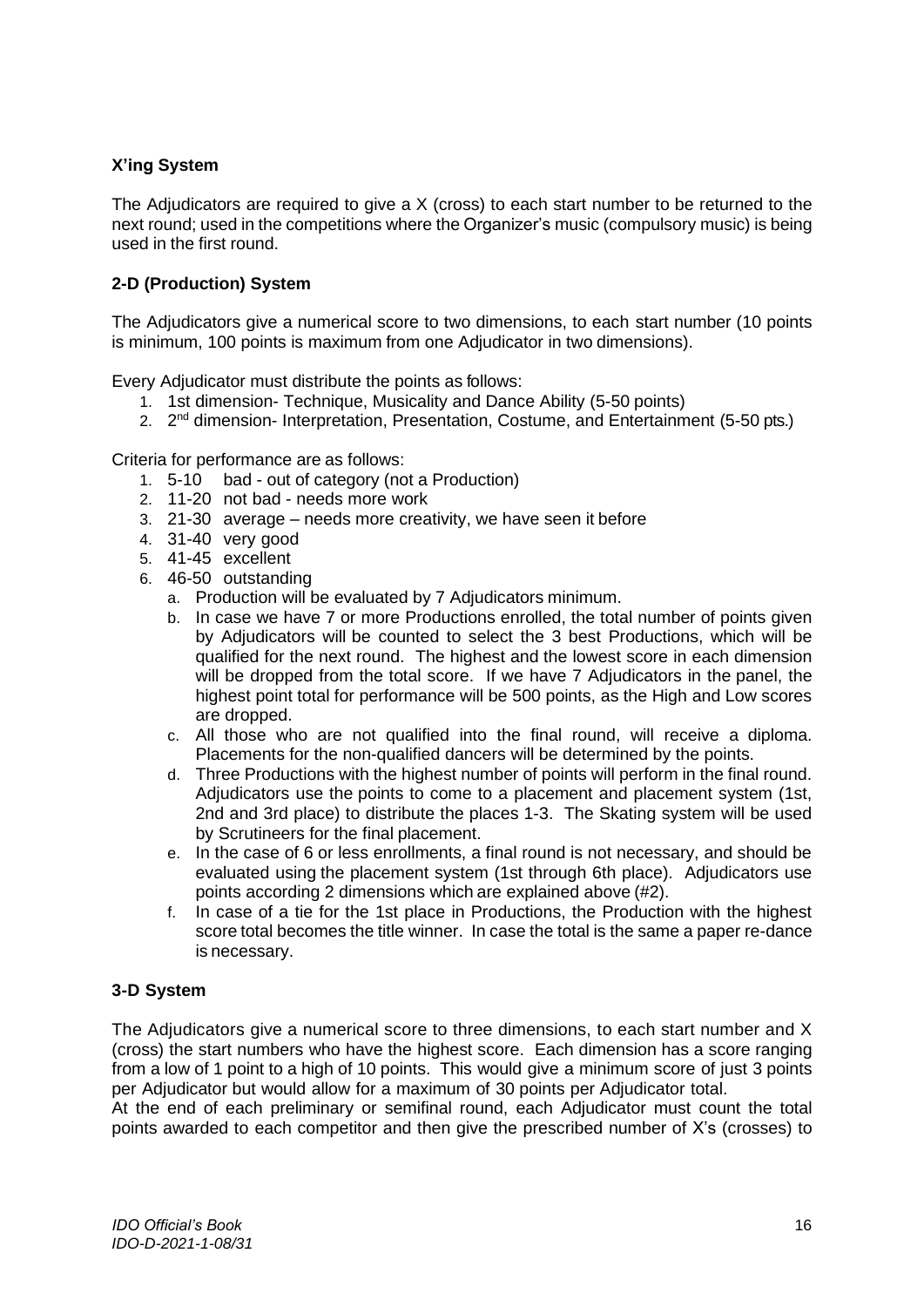the competitors with the highest points (total TCI). Each Adjudicator uses this system independently of all other Adjudicators.

The Adjudicators are required to use the 3-D system for all disciplines, categories, styles, and age divisions in which the competitors supply their own music, except for disciplines listed in  $4-D$ .

## **4-D System**

The Adjudicators give a numerical score to the four dimensions, to each start number, and X (cross) the start numbers who have the highest score. In Show Dance, Criteria, Technique, and Show, Adjudicators may give from a minimum of 1 point to a maximum of 20 points. This would give a minimum score of just 4 points per Adjudicator but would allow for a maximum of 40 points per Adjudicator total and 60 points total in Show Dance.

At the end of each preliminary or semifinal round, each Adjudicator must count the total points awarded to each competitor and then give the prescribed number of X's (crosses) to the competitors with the highest points (total TCIS). Each Adjudicator uses this system independently of the other Adjudicators.

The 4-D system is only used in all show disciplines including Show Dance, Street Dance Show, Disco Show, Latin Show, Caribbean Show, and Belly Dance finals.

#### **Battle Qualification System**

Adjudicators evaluate with points 1-10 and give A, B, C, D letters, in addition to X's (crosses). In the first round, the Adjudicators evaluate each dancer with the points from 1 to 10.

| number         | description of the mark                                                     |
|----------------|-----------------------------------------------------------------------------|
| of points      |                                                                             |
| $\overline{1}$ | bad- none of the elements are performed in the correct way, out of music    |
| 2              | bad- one or two elements are performed correct but out of music             |
| $\overline{3}$ | not bad- dancer is performing weak, choreography is poor                    |
| $\overline{4}$ | not bad- dancer is performing various elements or style                     |
| $\overline{5}$ | satisfactory- dancer is performing various elements or style, but there is  |
|                | no fluidity, or is repeating the same element two or more time              |
| 6              | good- dancer is performing various elements and style, there is not enough  |
|                | power, or the image is poor                                                 |
| $\overline{7}$ | very good- dancer is performing the elements and style correctly, but with  |
|                | the small mistakes                                                          |
| 8              | very good- dancer is performing the elements and style correctly, but       |
|                | losing the power                                                            |
| 9              | excellent- dancer is using different styles and performing various elements |
|                | on a very high level                                                        |
| 10             | outstanding- dancer is using different styles, performing various           |
|                | elements, and bringing a personal note into the performance                 |

Criteria for the points are as follows:

Following the given points, as defined above, the Adjudicators will give A, B, C, and D letters and X's (crosses) for those dancers they want to see in the next round.

The Scrutineers count each given letter with the points. The points are given in the following manner: A- 4 points, B- 3 points, C- 2 points, and D- 1 point. The cross is counted as 0.5 point. The dancers are sorted out for the next round (spider) by the total amount of points that comes from the given letters and X's (crosses).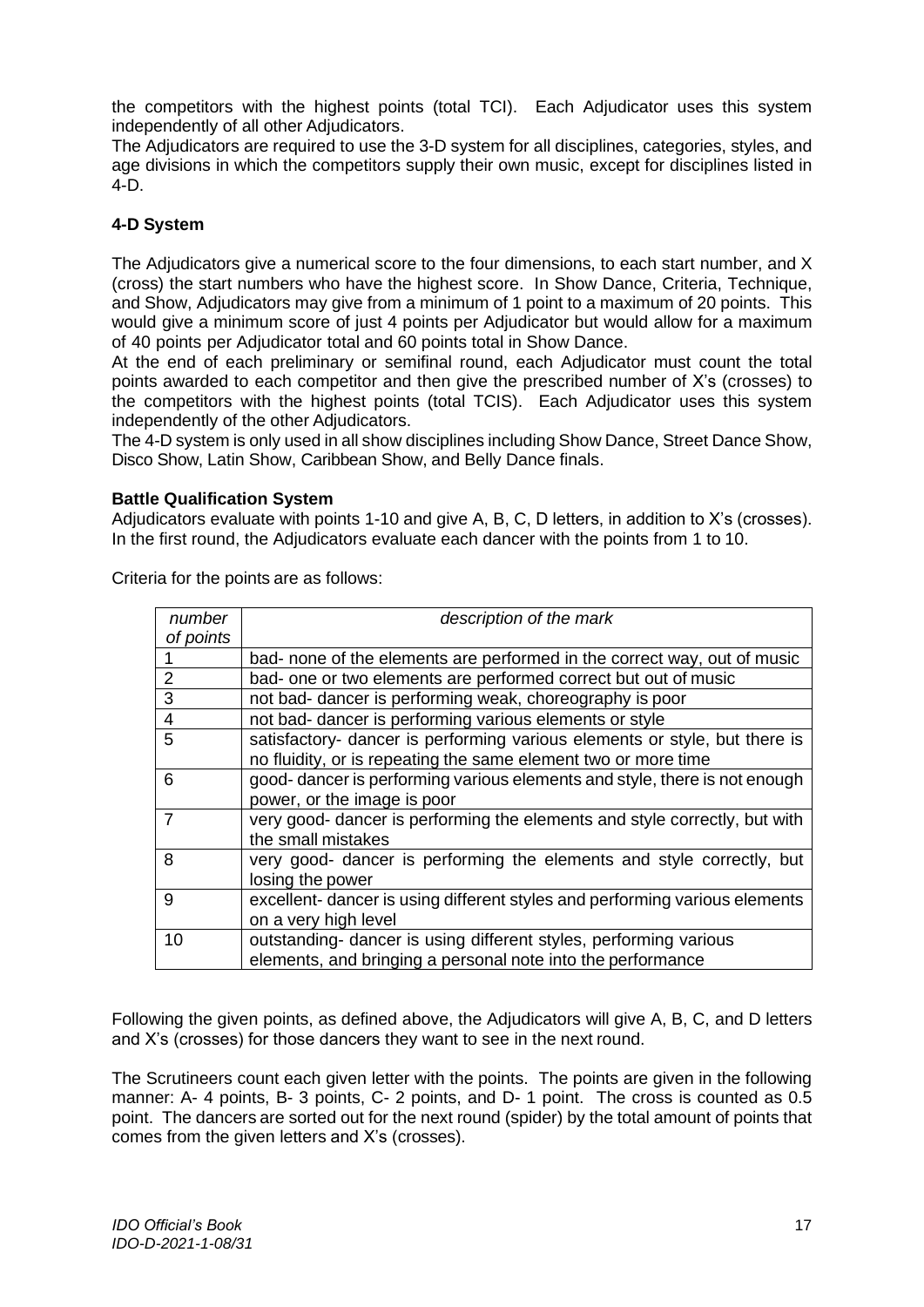In the case of a tie, the Scrutineer will use the following rule for the start numbers in the tie: first, the number of letters will be counted (C and D for one start number is better than B) and if the tie cannot be broken the given points from all Adjudicators (1-10) will be used to select the dancers for the next round. If it is not possible to select the start numbers for the next round after procedure explained in 1 and 2, then the actual re-dance will be organized by giving the points from 1-10 and letters that are needed for the next round.

## Placement System

- 1. The Adjudicator places each start number in the order in which they would like them to be awarded in the final round. Each placement can only be given once (no ties). In each IDO final, excluding Street Dances and Couples Dances with organizer's music, the Adjudicator must evaluate following the 2D, 3D, or 4D system and finally to list the ranking/placement from the highest to the lowest scores.
- 2. Using the Official Judging Form, the Scrutineer, following the decision of the Chairperson of Adjudicators, will inform the Adjudicators how many competitors are to be called back for the next round. The number of crosses (X) is equal to the number of competitors that must be returned for the next round. The Adjudicators must follow this ruling exactly and without exception.
- 3. When necessary, in the Performing Arts disciplines and other disciplines using own music from the 1st round, to avoid a performing an "actual" re-dance, the Chairperson of Adjudicators will poll all the Adjudicators as to who should fill the vacancy for the next round, by using a paper re-dance (the Adjudicators will refer to their notes to decide who will be returned to the next round).
- 4. In case of a tie for the first place, the tying competitors must re-dance their routines so that a winner may be determined (only competitors who tie for the 1st place).

## <span id="page-18-0"></span>**9.1. OPEN MARKING**

It is the Organizers prerogative whether to use the open marking system or not. It is always recommended and encouraged that in the Children's division, that no open marking takes place. However, if in the best interest of keeping within a normal time frame, the Supervisor and Chairperson of Adjudicators may suggest that no open marking be done. Open marking in the finals may only be used when it is requested by the Organizer and/or Chairperson no later than 2 months before the competition.

## <span id="page-18-1"></span>**9.2. THE DIMENSIONS OF JUDGING USING 3D OR 4D SYSTEM**

Each area or 'dimension' of a dance performance contains similar components, all of which are evaluated at the same time during each performance. These dimensions have been given the following designations:

- 1. T (Technique)
- 2. C (Composition)
- 3. I (Image)
- 4. S (Show Value)

Although each of the evaluations have specific criteria in each of our IDO disciplines, the following "Generic" criteria should be evident in all dance forms.

#### **Technique**

Evaluation in Technique Dimension covers evaluation of the accurate performance of the fundamental techniques for the discipline and style being evaluated; displaying the authentic style or nature of the dance being performed; the difficulty level of the figures used in the performance; accuracy in usage of basic and advanced rhythms; floor craft and (where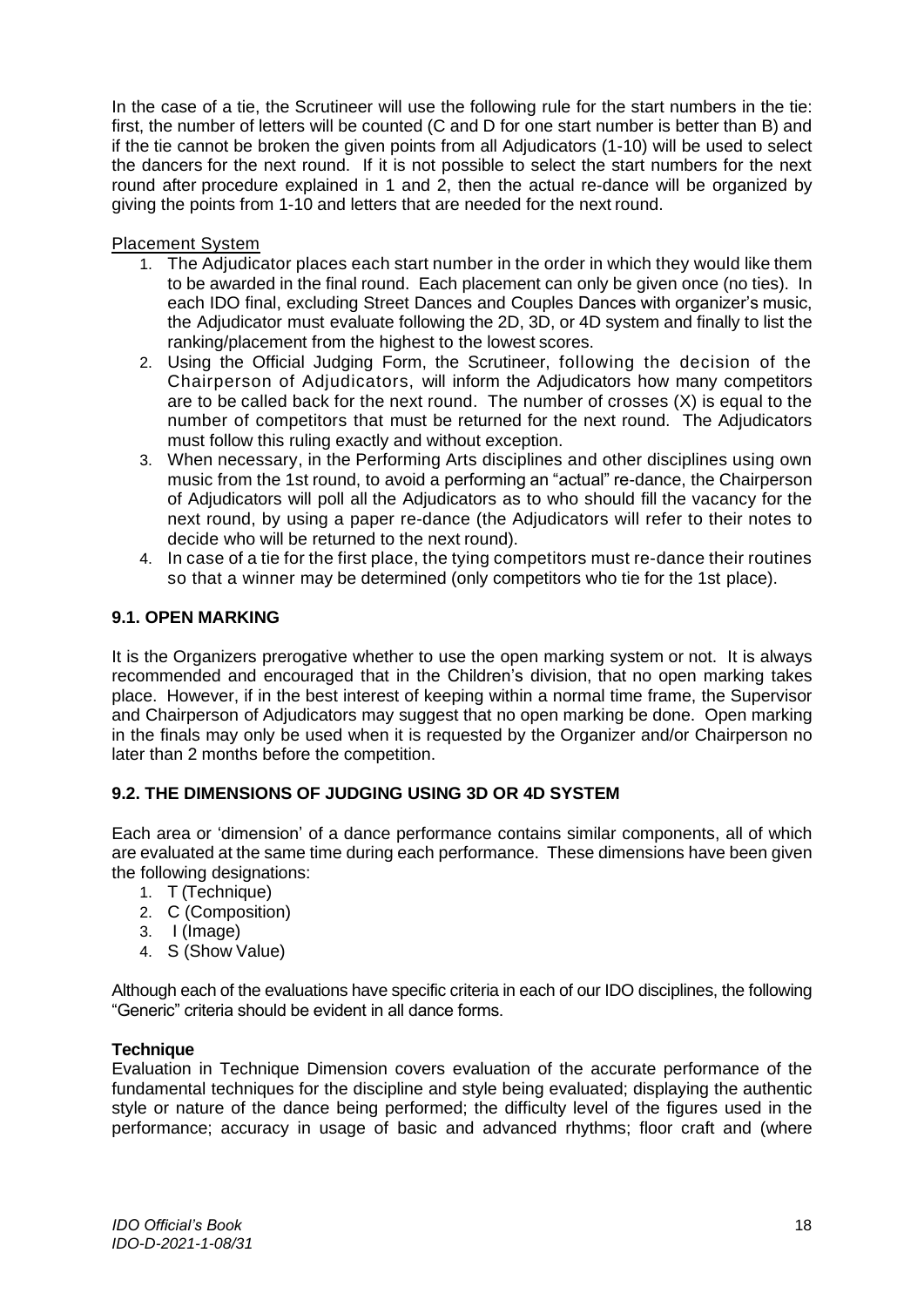applicable) connections with fellow performers; and synchronization with the music and (where applicable) fellow performers.

The dancers' ability in performing these aspects is of great importance, and competitors are advised to choose movements, rhythms, and dances that they are well suited to perform at competitive levels.

Although each individual dance discipline has its own unique technique that stays within the technique developed for that dance form there are certain techniques that remain constant for all dance disciplines.

- Balance (In Modern Dance, off-balance work is acceptable)
- Control
- **Stretch**
- Fluidity of movement
- Agility (ability to move quickly)
- Musical timing and the ability to stay within the phrasing of the music (In Tap Dance, off beat sounds are acceptable)
- **Athleticism**
- Strength
- Power
- **Energy**

#### **Composition/Choreography**

Composition involves an evaluation of the movements, figures, variations, rhythms, lines, and circles, and (where applicable) the patterns that are used in composing each routine. Variability and originality in using each component, the use of vertical and horizontal space, and the usage of the dance floor area are also evaluated in this dimension.

The following may be used in the Adjudicator's evaluation of Composition:

- Use of music and musical phrasing
- Use of space
- Use of dimensions or levels
- Appropriate music for the concept being presented
- Appropriateness of steps to theme or music
- Appropriateness of style to theme or music
- Emotional content
- Technical level within the reach of all dancers
- Age appropriate in concept, movement, and style
- Creativity
- **Originality**
- Daring to be different
- Dramatic, visual, and theatrical effects

#### **Image/Presentation**

Physical and emotional expression, presentation, communication with the audience, performance energy level, and the power of the performance to affect observers are all highly important to this dimension. Other important aspects of Image include props, costume, make up, grooming, and overall harmony of idea in the routine when compared to the music. movements, costume, and other intrinsic elements chosen for the performed dance.

The following may be used in the Adjudicator's evaluation of Image:

- Appropriate costume

- Grooming: hair, body, and costume
- Appropriate make-up - Correct fit of costume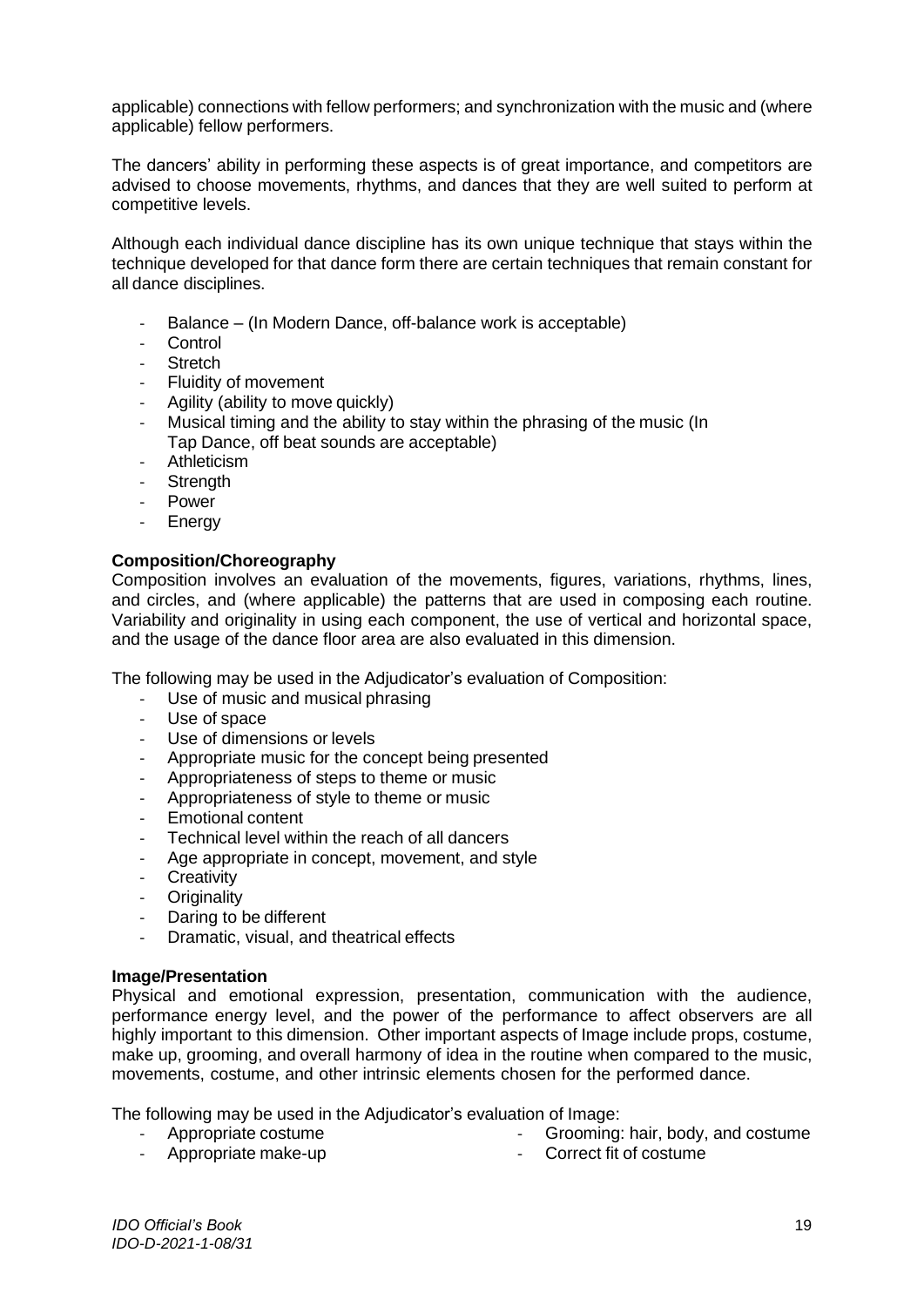- Clean costume, tights, and shoes
- Ability to capture the audience
- **Personality**
- Emotional execution
- Charisma
- Self-assuredness
- **Enthusiasm**
- Precision and Synchronization
- Interaction between dancers
- Do dancers relate to one another?

## **Show Value**

The following criteria should be used in determining your score for the show value of the piece being presented: entertainment or audience appeal, originality and creativity of the concept, and the story idea or theme; appropriateness of the costume as it relates to the concept along with creative costume changes, story, idea or theme; inventive and creative visual effects using props and creative designs; acrobatic movements, lifts and spectacular jumps, and other special effects are encouraged; the piece should adhere to its concept throughout and there should be harmony between the concept, music, choreography and movement and the piece should be age appropriate for all dancers included in the piece and never be visually or audibly offensive to the audience. The Adjudicator must take all the above into consideration when reaching the evaluation for show value. The Adjudicator must not include dance value in this mark and pieces that are "pure dance" should be evaluated on a lower scale.

The following questions should be answered in the Adjudicator's evaluation of Show Value:

- Is it entertaining or interesting?
- Does it have a story, theme, concept, idea, or message?
- Does it thoroughly make use of the story, theme, concept, idea, or message throughout, both visually, emotionally, theatrically, and/or authentically?
- Is the costume right for the choreography to enhance the overall presentation?
- Is the choreography in relation to the theme as it relates to the overall performance?

## <span id="page-20-0"></span>**10.CHAIRPERSON OF ADJUDICATORS**

## **10.1. GENERAL PROVISIONS**

- 1. All Chairpersons must be licensed by the IDO Adjudication Director.
- 2. The Adjudication Director will appoint persons for this position for every IDO Championship and Cup, or when requested by the Presidium.
- 3. All Chairpersons of Adjudicators must participate in a Refresher Seminar every 2 years to keep their license in good standing.

## <span id="page-20-1"></span>**10.2. EXAMS AND EDUCATION OF THE CHAIRPERSON OF ADJUDICATORS**

- 1. The Adjudication Director and Sport Director publish the yearly calendar of all examination seminars for Chairpersons. The Chairperson and Supervisor examination and refresher seminars are held jointly. These seminars will be held from time to time and the schedule of it is published on the IDO website by the 15<sup>th of</sup> January each calendar year.
- 2. The invitation for the seminar must contain information regarding the date, location and venue, schedule, conditions for participation, fee payment, deadline for enrollments, and a contact person.
- 3. Conditions for participation at the Examination Seminar for Chairpersons of Adiudicators:
	- Each candidate must be an IDO international adjudication license holder.
	- Each candidate must have been an active Adjudicator at IDO Championships or IDO approved events for at least 8 years and must provide proof of their work as national licensed Chairperson of Adjudicators for at least 3 years before applying for an IDO exam.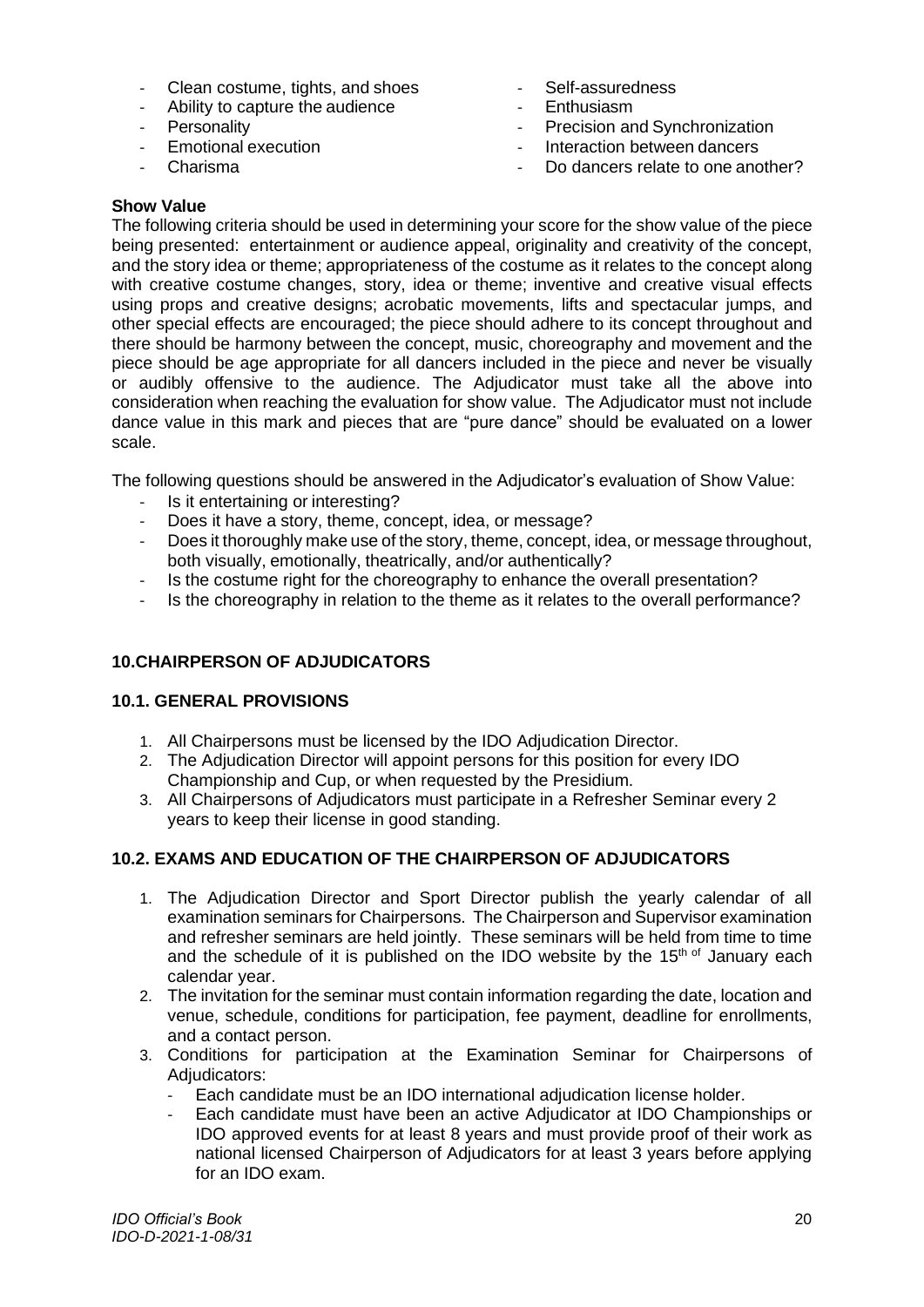- Each candidate must have a working knowledge of the English language.
- Application is sent through the IDO National Member Organization.
- The fee for taking the examination is paid directly to the NMO, as defined in the IDO Financial Book. The examination fee includes use of the online educational system, online probationary testing, online study materials, and necessary IDO forms required for the seminar and exam.
- When a candidate passes the exam, he/she then pays the adjudicators' license  $f \circ \theta$
- After approval of the candidate's application, the Adjudication Director will send a username and password to the candidate for the IDO Online Academy system. The IDO Online Academy system contains all necessary forms, lectures, and study materials for passing the General Theoretical Exam.
- 4. The exam is conducted by the Examination seminar committee, consisting of the Adjudication Director and the Sport Director. The Examination committee has three members:
	- Lecturer: a person that is responsible for giving the lecture.
	- Examiner: a person that is responsible for giving the exam.
	- Proctor: a person that is responsible for an administrative part of the seminar and exam and can be used as a helper for the examination.
- 5. The Adjudication and Sport Director (following the number of candidates and distance of seminar) can shorten the Examination seminar committee so that one (1) person can do more than one (1) job.
- 6. Criteria for Lecturers and Examiners at IDO Chairperson's Examination Seminars:
	- Holder of IDO chairperson license.
	- Actively serves as chairperson at IDO Championships/Cups in the last 8 years.
	- Proven experience in conducting similar seminars both on a national and international level, and/or similar educational activities.
	- Experience as proctor on an international level (at least three times as a part of an IDO Examination Chairperson Committee).
- 7. All candidates who take the Chairperson's and Supervisor Seminar will take a Theoretical Examination which consists of:
	- IDO Dance Sport Rules and Regulations (lasting 120 minutes)
	- Adjudicators' grid (eliminatory part)
	- Skating System, by Arthur Dawson (eliminatory part)
	- Calculation of the crosses and start list for the next round (eliminatory part)
	- General rules and regulations
	- Duties and rights of the officials

A candidate must pass the IDO Rules with at least 75% accuracy (not marked as "eliminatory part" above).

Within fifteen (15) days after any examination session, the Examination seminar Committee must submit a full report on all successful candidates together with the examination papers to the Adjudication Director.

- 8. All Chairperson of Adjudication Candidates must perform the practical (non-voting or "mock" judging) portion of the examination at an IDO World or Continental Championship, and having each candidate provide an oral explanation of his/her decisions to the Chairperson. At least one mock exam is required at an IDO Continental or World Championships.
- 9. Each candidate must be enrolled for mock judging three months prior to the Championship. The enrollment and mock judging forms must be done by the candidate and sent to the Adjudication Director, Sport Director, and Chairperson of the Championship.
- 10. The Chairperson of Adjudicators reserves the right to accept or reject all applications to serve as a Mock Chairperson of Adjudicators. After passing both the Theoretical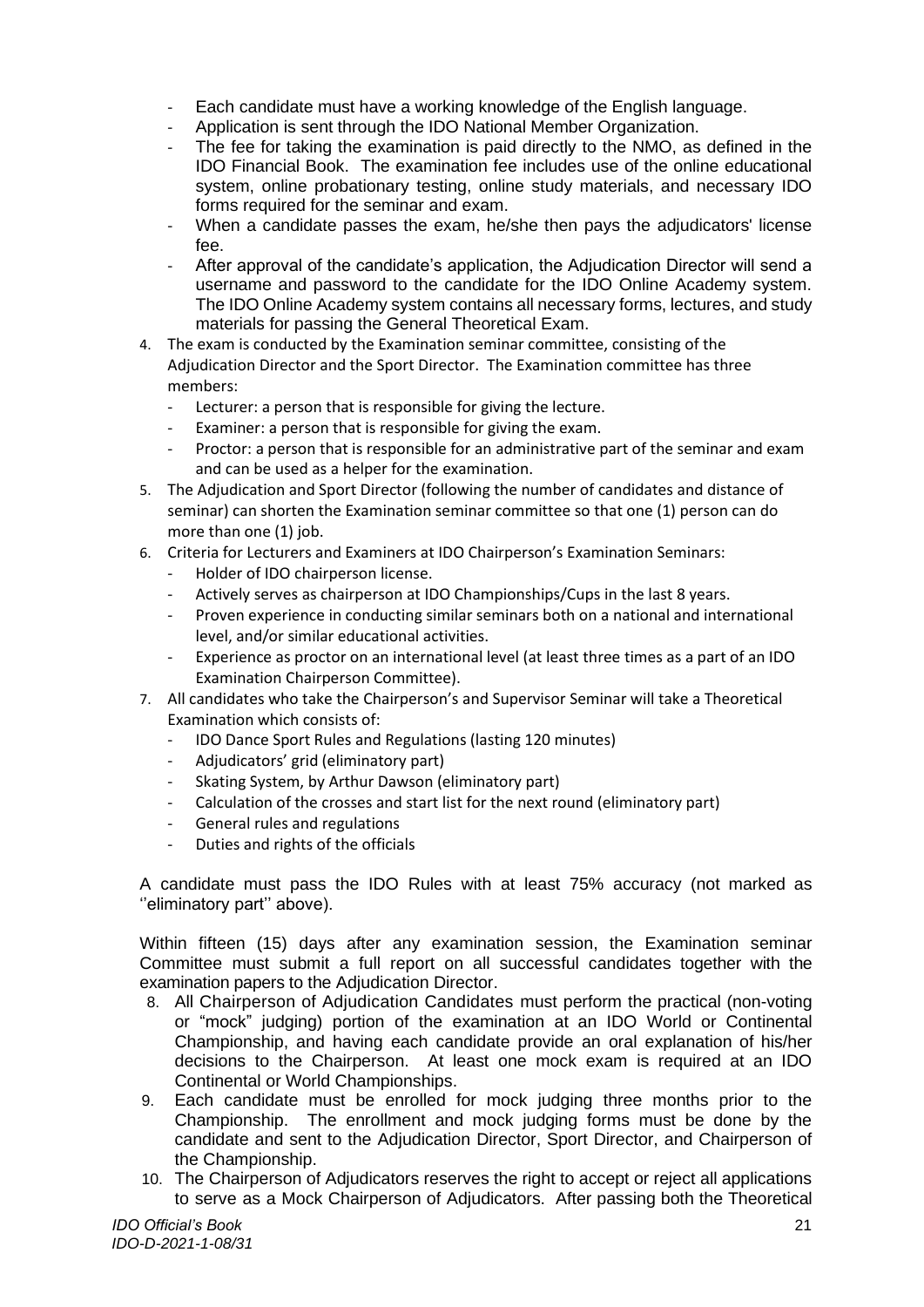Examination and the Mock Chairpersonship, the candidate will be a licensed IDO Chairperson of Adjudicators.

- 11. The Mock form must be sent to the Adjudication Director by the Chairperson. The final approval to Mock Chairperson of Adjudication must be approved by the Adjudication Director.
- 12. The Adjudication Director will publish the name of new chairperson on the website, send the notice to candidate about the examination results, and issue a certificate to each candidate who successfully passes the theoretical and practical portion of the IDO Chairperson's Examination.

## <span id="page-22-0"></span>**10.3. CATEGORIES OF CHAIRPERSON**

The Chairperson License is divided in two levels (A and B):

- A a licensed official can be nominated for Continental and World Championships.
- B a licensed official can be nominated for Regional Championships, IDO Cups, IDO Approved, licensed competitions, and festivals.

## <span id="page-22-1"></span>**10.4. NOMINATION OF THE CHAIRPERSON OF ADJUDICATORS**

- 1. Chairpersons for the IDO Championships and Cups are appointed by the Adjudication Director by January 15<sup>th</sup> each calendar year according to the list of active and licensed chairpersons. This is done in cooperation with the IDO Sport Director.
- 2. Only Chairpersons with an active license may be appointed for this position.
- 3. If an appointed person cannot serve or accept the Chairperson position, the Adjudication Director will appoint another person.

## <span id="page-22-2"></span>**10.5. RIGHTS AND DUTIES**

The Chairperson of Adjudicators supervises the dance performances during the competition and ensures that all the rules and regulations, for each specific dance technique, are being met. Attention is particularly paid to the following:

- 1. Keeping the required time limits
- 2. Upholding the competition rules

In addition to all the rights and duties specified for all Adjudicators, the rights and duties of the Chairperson of Adjudicators are as follows:

- 1. To ensure that the competition is carried out in accordance with the Official IDO Rules.
- 2. To submit the Competition Report together with the Supervisors' report to the IDO Sport Director and the Adjudication Director within seven (7) days, on the official IDO form, after the conclusion of the event.
- 3. To handle all problems referred to the Chair by the Adjudicators, and to designate a person or persons to act in this capacity when the Chairperson will be absent for any reason.
- 4. To appoint a substitute Adjudicator to replace any nominated Adjudicator who fails to appear at the competition.
- 5. To make the decision to disqualify any competitor, but only in cooperation with the Supervisor of the competition.
- 6. The Chairperson will select the panel of Adjudicators according to the length of events, always trying not to over- load their schedule.
- 7. The Chairperson can replace any Adjudicator during the competition, if the Adjudicator is not coming on time, making infractions of the IDO rules, or if the Adjudicator must be replaced for any valid reason. The change must be done so that still 1 Adjudicator is representing 1 country in the panel and this decision is done by the Chairperson of Adjudicators. In case of 9 Adjudicators in the panel, the Chairperson of Adjudicators will make a panel of 7. In case of 7 Adjudicators in the panel, Chairperson of Adjudicators will make a panel of 5. If there is any problem that cannot be solved the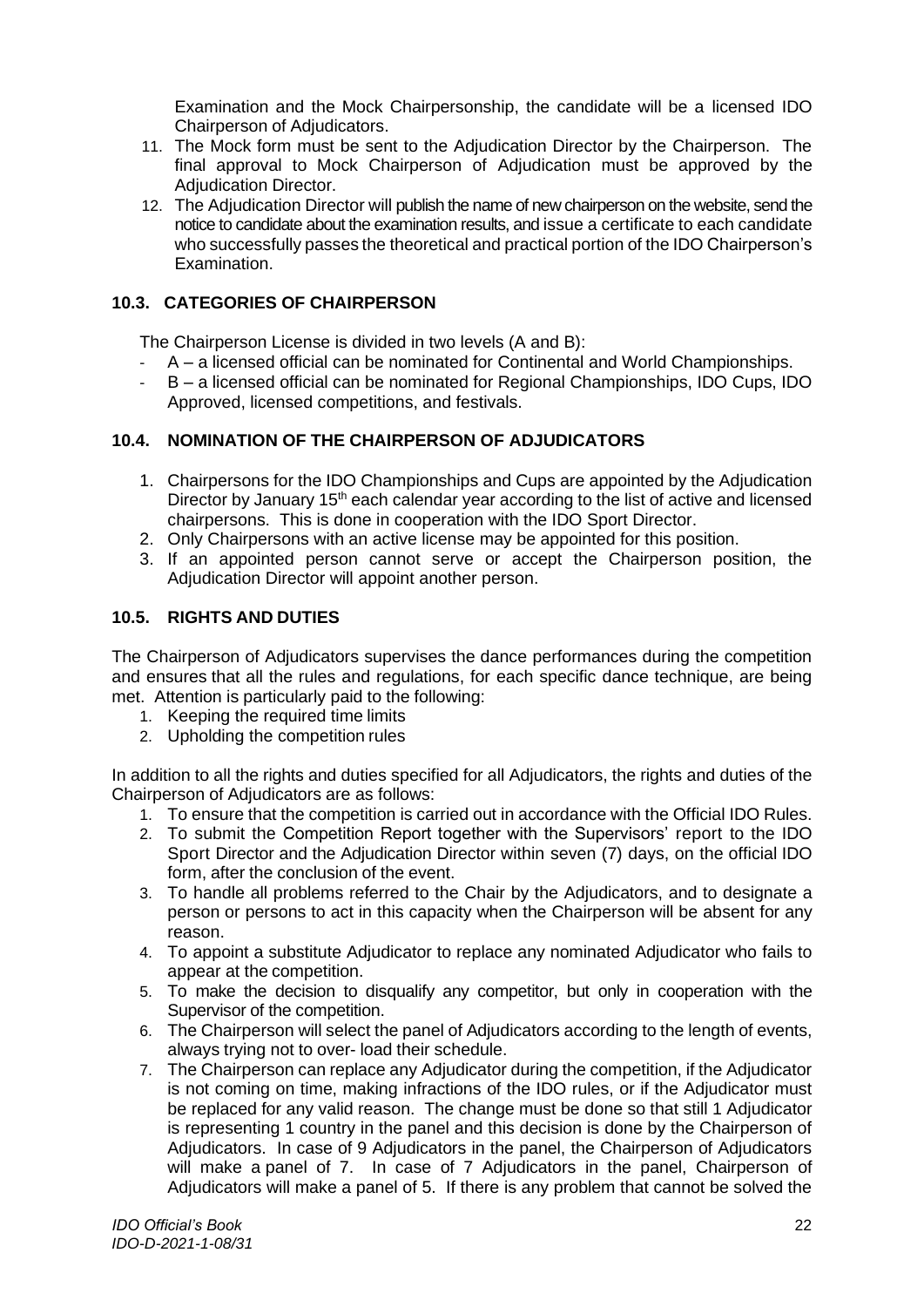Chairperson of Adjudicators must contact the Adjudication Director for a final decision. Substitute Adjudicator selected by the Chairperson of Adjudicators during the championship must judge all rounds until the end.

- 8. The replacement of any Adjudicator or any other changes in the adjudication panel must be recorded in the competition report and notated in the original adjudicator's attendance sheet. This notification must also be sent in written form to the NMO.
- 9. When time permits at the end of a competition, the Chairperson of Adjudicators may hold a meeting with the Adjudicators to discuss their feelings on the level of competition and dancers, and their differences and evaluation in judging and marking.
- 10. When time allows there will be an Adjudicators meeting either in between or after each day of work, to refresh them on the rules of disciplines being Adjudicator and the procedure being used at this event.

## <span id="page-23-0"></span>**11. SCRUTINEERING**

## <span id="page-23-1"></span>**11.1. GENERAL PROVISIONS**

- 1. All scrutineering computer-judging programs must be approved and licensed by the IDO Scrutineering Subcommittee in cooperation with the IDO Adjudication Committee.
- 2. The Scrutineering Subcommittee is a division of the Adjudicating Committee and is comprised of delegates appointed by the IDO Adjudication Director.
- 3. The Scrutineering Subcommittee will license the Scrutineers via seminars, examinations, and tests that will make allowances for "in the field" practice.
- 4. Until the Scrutineering Subcommittee arranges an Official Seminar, Scrutineers will be selected from the existing pool of IDO Scrutineers.
- 5. An IDO International Scrutineering license is subject to renewal every 3 years. The refresher seminars for Scrutineers will be done before the start of the competition (before the first competition day). The Schedule and dates are approved by the IDO Adjudication Director.
- 6. Final approval of the Scrutineer, appointed by the Organizer of any IDO competition, rests with the IDO. Each Scrutineer must have knowledge of all judging and scrutineering systems used by the IDO and must hold a valid IDO Scrutineering License.
- 7. Using Official IDO Scrutineering Forms, the Scrutineer will compile the Adjudicators' results and will then inform the competitors of the results, including the qualifying numbers for the next round, and their ranking.
- 8. Under no circumstances, during the IDO Event, will the scrutineer be allowed to give out the results with crosses and marks to IDO NMO and its representatives.
- 9. The Organizer must provide the appropriate number of assistants to facilitate the scrutineering process.

#### <span id="page-23-2"></span>**11.2. DUTIES**

The Scrutineer is responsible for the following:

- Arriving in enough time to prepare all necessary scrutineering forms to start the event, to attend the Adjudicators meeting, and to prepare the final adjudicators' grid.
- To conduct a "test" competition for tryout after the Adjudicators meeting when using edevices.
- Ensure that the start order is prepared to post in a timely manner.
- Making sure that all necessary office equipment is in place and functioning, and that the Scrutineers' location is placed conveniently for easy communication among the Organizer, Officials, and the Adjudicators.
- Assisting the Supervisor in ensuring that the competition will be run in accordance with the IDO Event Contract.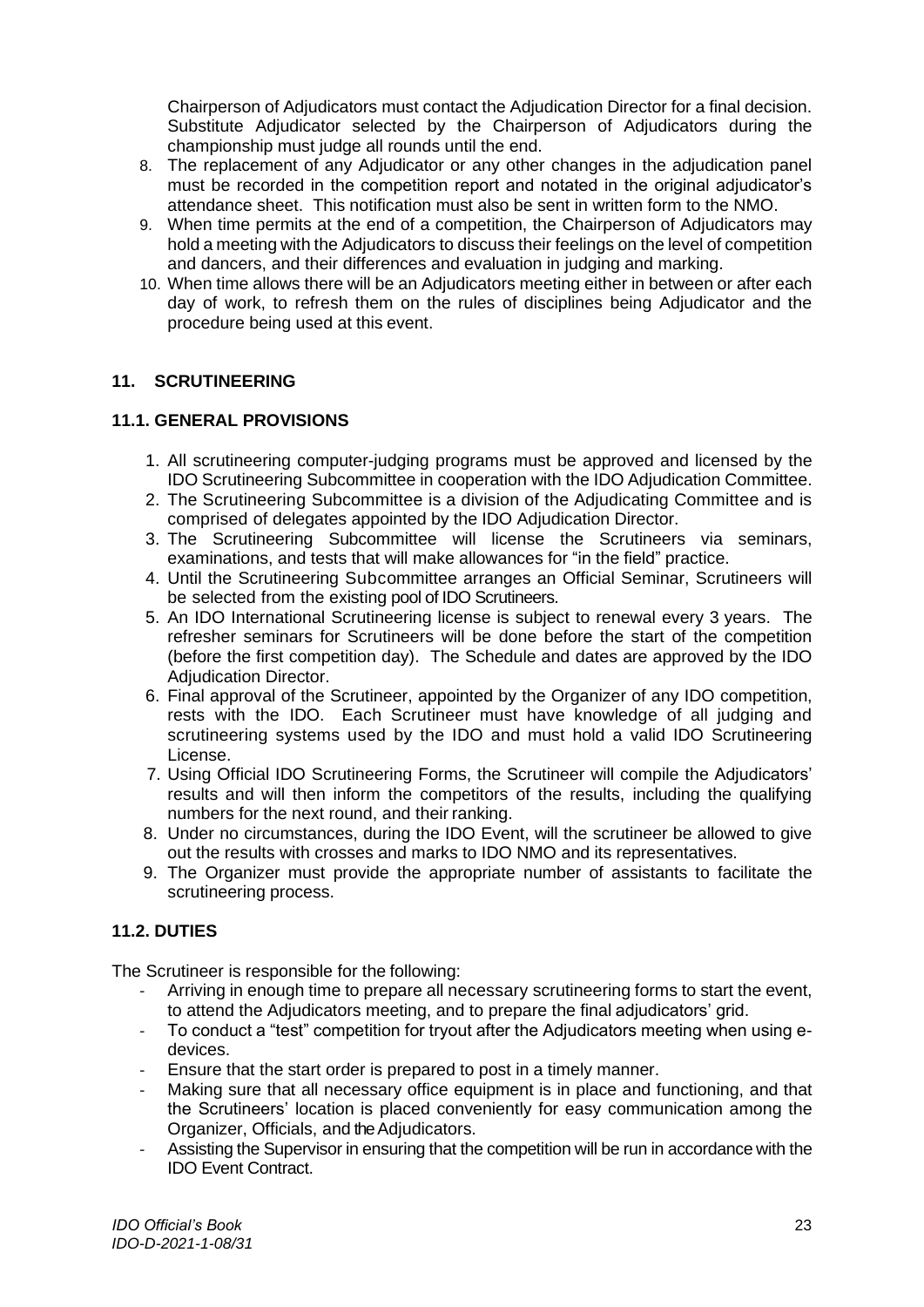- Assisting the Supervisor and/or Chairperson of Adjudicators to ensure that the Event runs smoothly and in the highest professional manner possible
- Ensuring that the results are sent in a timely manner to the webmaster for upload to the IDO web site.
- After each round, the start order should be reversed for the subsequent round. The Supervisor and the Chairperson of Adjudicators have the right to change this guideline when they feel doing so is necessary.
- To submit the Scrutineer Report within seven (7) days, on the official IDO form, after the conclusion of the event.

In the case of an infraction of the IDO rules, IDO Code of Ethics and Conduct, or for not completing his/her duties while serving, the scrutineer will be reported to the Disciplinary Committee by the Chairperson, Supervisor, Adjudication Director, or the Sport Director.

## <span id="page-24-0"></span>**11.3. RIGHTS**

The Scrutineer has the following rights:

- To have reimbursement as an IDO official (details explained in the Financial Book).
- To take refresher seminars without fee.
- To be nominated in the Scrutineering Sub-committee.
- To take decisions following the IDO Rules and Regulations
- To represent IDO as an official IDO International Scrutineer, when asked and approved by the IDO.
- To clearly point out infractions of the rules that have influenced the scrutineers' work.

## <span id="page-24-1"></span>**11.4. SCRUTINEERING EXAMINATION PROCESS**

The Adjudication Director is responsible for publishing the yearly calendar of all examination seminars and exams on the website, till 15<sup>th</sup> January.

The invitation for the seminar must contain information about date, location and venue, schedule, conditions for participation, fee payment, deadline for enrollments and contact person.

## <span id="page-24-2"></span>**11.4.1. QUALIFICATION AND CONDITIONS FOR TAKING EXAMINATIONS**

- Any national Scrutineer who wants to become an IDO international Scrutineer must take the IDO international scrutineer exam and must be approved and enrolled in the seminar by the IDO National Member Organization (full or probationary).
- Applications must be sent together with the candidate's CV to the Adjudication Director by the set deadline.
- A Candidate for the IDO officials' license (Adjudicator, Scrutineer) must be at least 18 years old at the time when the application is sent to the IDO.
- Actively competing dancers may also be examined, but if successful they cannot serve at IDO Competitions until they have declared in writing that they are finished competing.
- All IDO Scrutineers are required to have a working knowledge of the English language.
- Application is made through the IDO National Member Organization.
- The fee for taking the examination is paid directly to the NMO, as defined in the IDO Financial Book. The examination fee includes use of the online educational system, online probationary testing, online study materials, and necessary IDO forms required for the seminar and exam.
- After approval of the candidate's application, the Adjudication Director will send a username and password to the candidate for the IDO Online Academy system. The IDO Online Academy system contains all necessary forms, lectures, and study materials for passing the General Theoretical Exam.
- When a candidate passes the exam, he/she then pays the scrutineering license fee.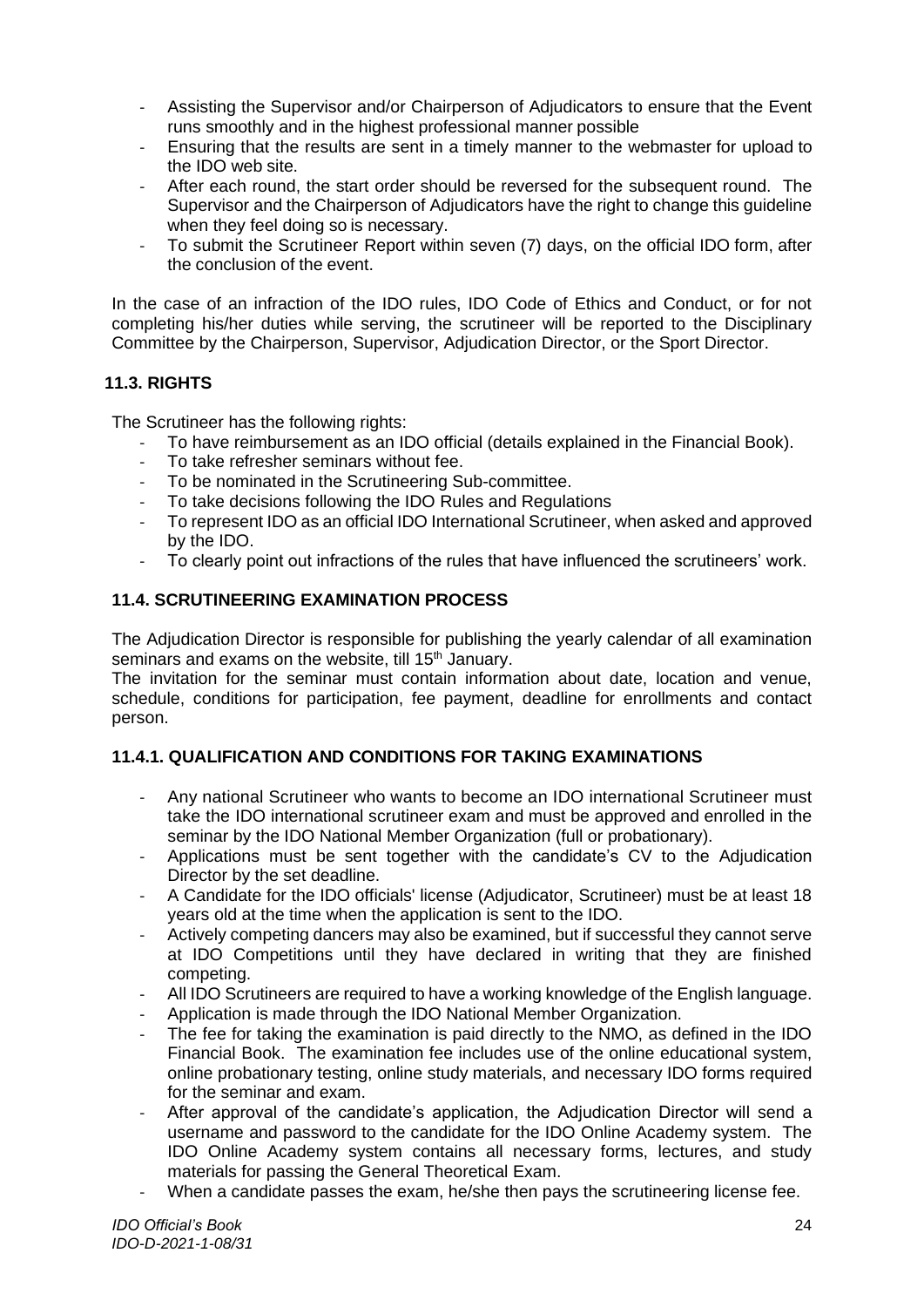## <span id="page-25-0"></span>**11.4.2. SCRUTINEERING EXAMINATION SEMINAR STRUCTURE AND PROCEDURE**

- 1. Candidates will be examined by taking part in an Official International IDO Scrutineer's Examination Seminar, hosted by the IDO.
- 2. The seminar is conducted prior to the exam.
- 3. The seminar is designed to familiarize the candidate with the contents of the Rules Book. A thorough knowledge of the Rules Book is necessary to successfully pass the Exam. This seminar defines the special duties of a Scrutineer at IDO events.
- 4. Official Scrutineering Examination Seminar consists of the following:
	- a. The first section of the examination seminar will be devoted to going through, in a general manner, all material that will be used in the written examination. During this time, the Lecturer conducting the seminar will also answer any question presented by the candidates (60-90 minutes).
	- b. A time lasting 60 minutes will be allotted for taking the written portion of the General Theoretical Exam.
	- c. The seminar Examiner will evaluate each candidate's answers.
- 5. The exam consists of three parts:
	- a. The Skating System, by Arthur Dawson
	- b. Crosses and points using IDO judging systems
	- c. Theoretical Exam about Protocol, scrutineering, and scrutineering rules
- 6. Exams must be taken in written form, using the English language.
- 7. The exam is conducted by the Examination seminar committee, consisting of the Adjudication Director and the Sport Director. The Examination committee has three members:
- 8. Lecturer: a person that is responsible for giving the lecture.
- 9. Examiner: a person that is responsible for giving the exam.
- 10. Proctor: a person that is responsible for administrative part of the seminar and exam and can be used as a helper for examination.
- 11. The Adjudication and Sport Director (following the number of candidates and distance of seminar) can shorten the Examination seminar committee so that one (1) person can do more of the jobs.
- 12. Criteria for Lecturers and Examiners at IDO Adjudicators Scrutineering Seminars:
	- a. Holder of IDO international scrutineering license.
	- b. Actively serving as a scrutineer at IDO Championships/Cups in the last 5 years.
	- c. Proven experience in conducting similar seminars both on a national and international level, and/or similar educational activities.
- 13. The lecturers and examiners are appointed in the beginning of each calendar year, by the Adjudication Director.
- 14. To pass the General Theoretical Exam candidate must have 100% correct answers to the given questions for the Skating system, crosses, and points and at least 75% of the given questions must be answered correctly for the Protocol, scrutineering, and scrutineering rules.
- 15. Within fifteen (15) days after any examination session, the Examination seminar Committee must submit a full report on all successful candidates together with the examination papers to the Adjudication Director.
- 16. The Adjudication Director will publish the name of new adjudicator on the website, send the notice to IDO NMO about examination results and issue a certificate to each candidate who successfully passes the theoretical and practical portion of the IDO Adjudicator's Examination.

## <span id="page-25-1"></span>**11.5. PROTOCOL, SCRUTINEERING AND SCRUTINEERING RULES**

1. All Scrutineering programs used at IDO events must be officially registered by the IDO. The program must be able to connect directly to the IDO website for downloading all the enrolled dancers for the event, to create the enrolment and start lists before the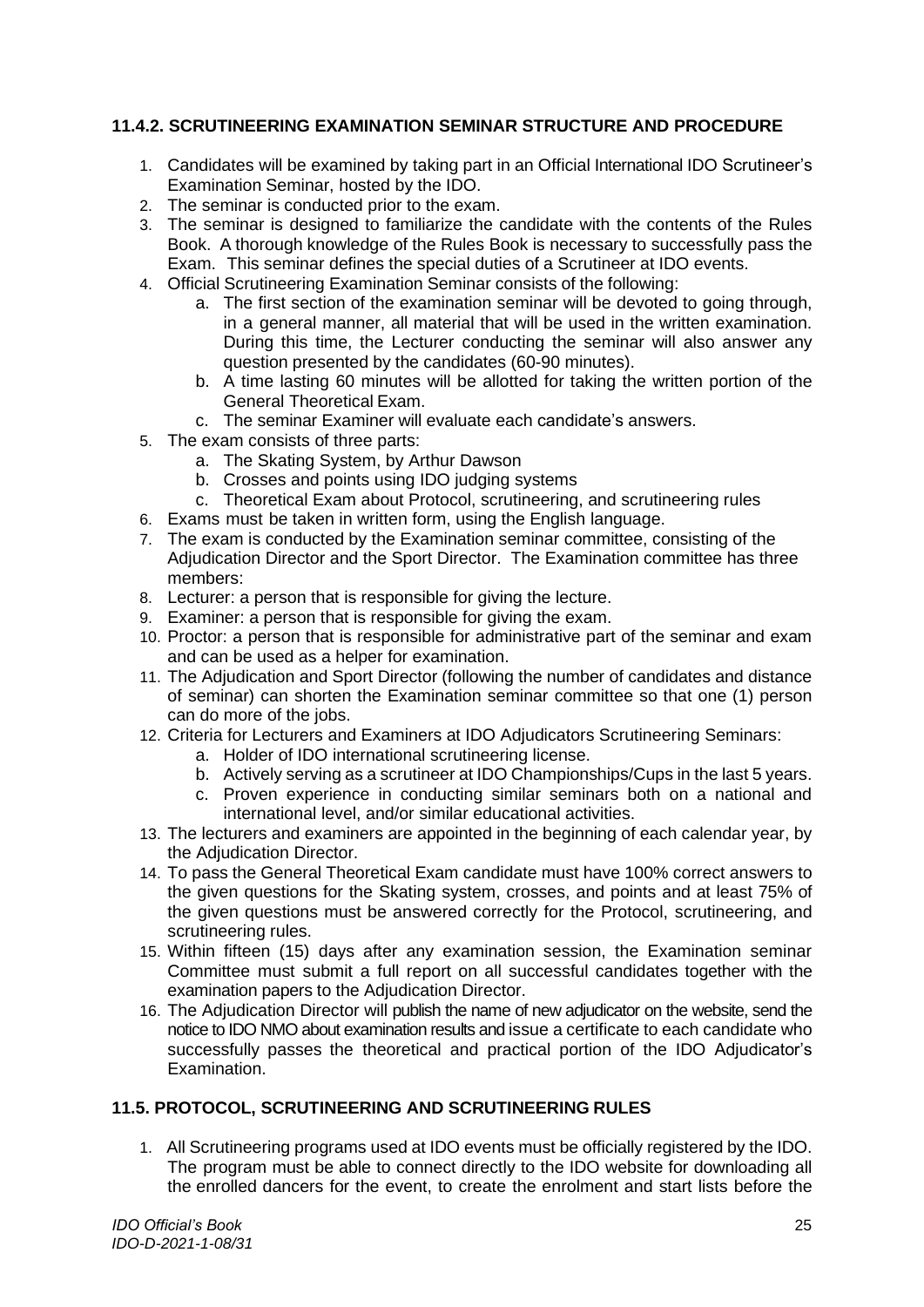event, run the event with these lists, and upload the results into the IDO website after the event.

- 2. Paperless Scrutineering systems on palms, laptops or similar equipment may also be used. They must be registered with IDO. In the case whereby paper judging will not be used, the system must be able to fulfill all other criteria listed below. The Scrutineer/s must be present at the Adjudicators meeting before competition to instruct Adjudicators of the proper use of the system that will be used and to make a record of any changes to the Adjudicators grid.
- 3. All Organizers must use official IDO Scrutineers who are listed in the IDO web site under Official Scrutineers, and who are licensed to scrutinize IDO competitions.
- 4. The Scrutineer, who must always speak English or have, an English interpreter with him at his own expense, must be knowledgeable of all the adjudication rules. This Includes: crosses, TCI and TCIS marks, figures, etc. They must also be familiar when organizer's music, or dancer's own music when required, along with number of minimum and maximum points, actual re-dance, paper re-dance, hope rounds, ties, etc. They must also be able to print start numbers for IDO competitions, print marking sheets, help sheets for the Adjudicators in Performing arts, disciplines with own music, print start lists including dance titles in Show disciplines, and must be able to handle events up to 9 (15) Adjudicators. They must also be able to do the entire competition including the final skating system by hand, in case of a failure of the technical equipment. All papers printed must be according to the IDO rules including the IDO logo.
- 5. It is the duty of the Scrutineering team to notify the Organizer to provide them with the necessary tools to fulfill their duties, including, printers, copy machines, ink cartridges or toners, enough white paper, and colored paper as necessary, in addition to a working and reliable internet access point.
- 6. A Scrutineer should never work alone. They should follow the "four-eye's principle," and always have someone to help to ensure that all the information processed is correct, as given by the Adjudicators. The Adjudication Committee expresses the urgent practice of the "four-eyes" principle. The second person must hold a national scrutineer license, at a minimum. (reference 2.2 Protocol procedure point 8).
- 7. If there is more than one dance floor, at least 2 IDO Intl. Scrutineers are required.

## **BEFORE THE COMPETITION**

- 1. The Scrutineer will create and print all enrolment lists, collect the late entries, cancellations and changes coming from the Check In staff of the Organizer. He/she must work closely with the staff, the IDO Supervisor, the IDO Chairperson, and the Organizer.
- 2. After having downloaded the enrolment lists, the Scrutineer will check to see if the numbers of dancers are according the EPN's published by the IDO. He also ensures that the "Title defenders" and "Wild Cards" are correct. He/she will inform the Organizer if there are more dancers enrolled into a competition by a country than allowed by EPN.
- 3. The Scrutineer will prepare the starting order. The Scrutineer's helper and/or the Organizers staff will post the list in a minimum of two places at the competition venue, in a conspicuous area where the dancers can see the lists. This may be backstage, in the warm-up areas, stage wings, etc.

## **DURING THE COMPETITION**

1. Before each competition the Chairperson will decide how many dancers will pass into the next round to come to the system 48/24/12/6.

The BASIC RULE MODEL should be: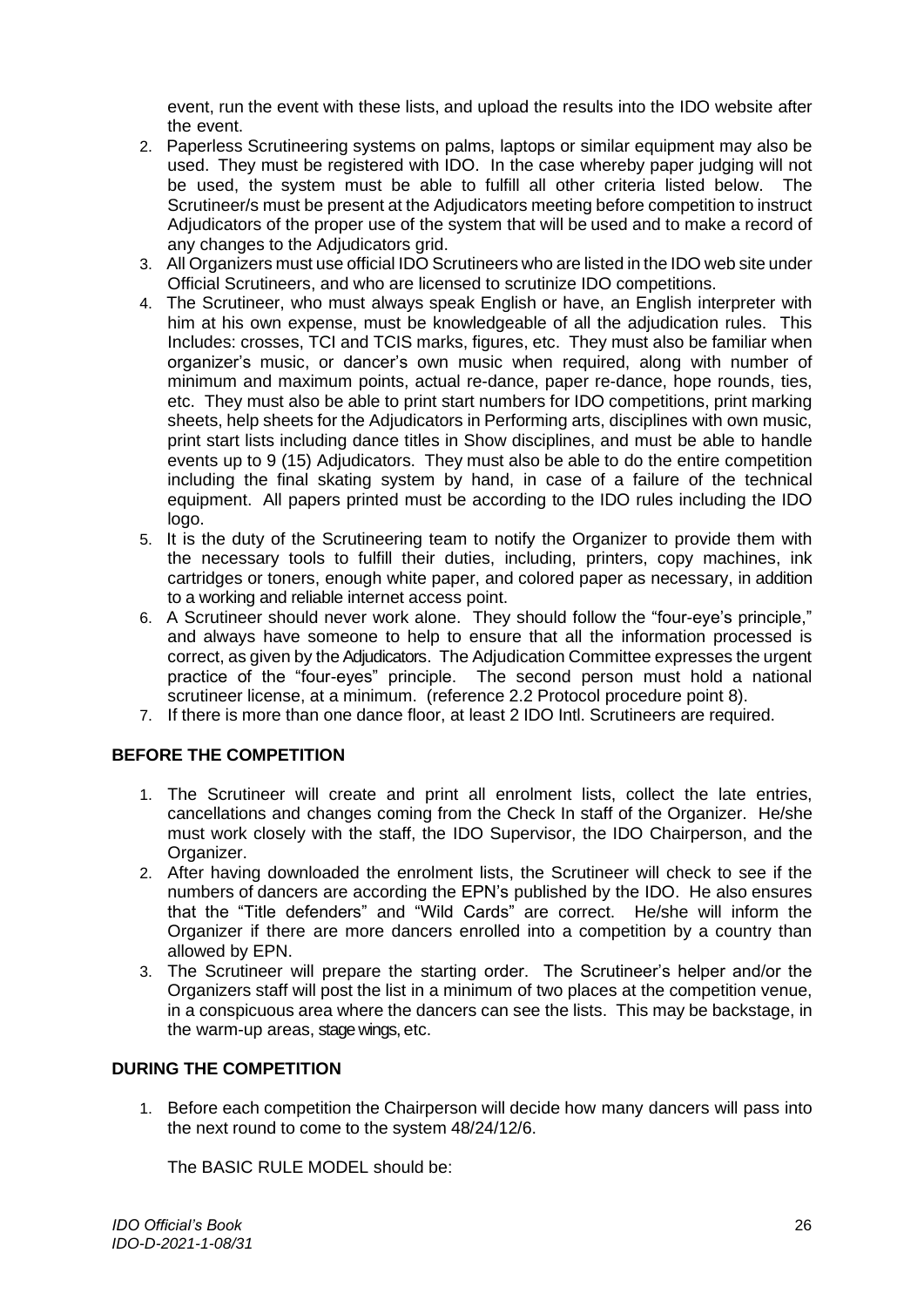| number of dancers |  |
|-------------------|--|
|                   |  |
|                   |  |
|                   |  |
|                   |  |

- 2. Under no condition should the final be more than 8.
- 3. In preliminary round half +/- one dancer, but if there is enough time, we follow ideal line.
- 4. For example: if there are 140 dancers, we want 70 in next round, but if there is enough time, we take 96. The decision about the preliminary round is made by the Supervisor, Chairperson, and the Organizer.
- 5. In the case where the number of crosses brings out a different number of dancers, the Scrutineer will ask the Supervisor and/or Chairperson to decide the number of dancers qualified into the next round – without telling him about any details regarding the dancers or countries. The Chairperson decides in co-operation with the Organizer and the Supervisor.
- 6. Competition procedure, judging, and scrutineering protocol in disciplines in which competitors compete with their own music from the first round:
- 7. All competitions of the above-mentioned disciplines will basically be done in three rounds (1st round, semi-final, final). More rounds can be organized, if time permits and if the Organizer, Sport Director, and IDO competition officials agree. If they cannot agree on this, the decision of the IDO Executive Presidium is the final word. (AGM 2018, Implementation 01.01.2019)

| <b>FIRST ROUND</b> | <b>SEMIFINAL</b> | <b>FINAL</b> |
|--------------------|------------------|--------------|
|                    | $12*$            |              |
| 15-24 dancers      | 12               |              |
| 25-27 dancers      | 15               |              |
| 28-35 dancers      | 16               |              |
| 36-45 dancers      | 17               |              |
| 46-55 dancers      | 18               | Up to $6**$  |
| 56-65 dancers      | 19               |              |
| 66-75 dancers      | 20               |              |
| 76-85 dancers      | 21               |              |
| 86-95 dancers      | 22               |              |
| 96-105 dancers     | 23               |              |
| 106 and more       | 24               |              |

## NUMBER OF CROSSES THAT WILL BE ASKED FOR IN THE NEXT ROUD:

- in case of enrolled 13-14 starters, the competition starts with the semifinal round
- in case of enrolled 7-8 starters the competition starts with the final round

NUMBER OF QUALIFIED DANCER GROUPS BY THE ROUNDS:

| <b>FIRST ROUND</b> | <b>SEMIFINAL</b>     | <b>FINAL</b>   |
|--------------------|----------------------|----------------|
| 15-24 dancers      | $12 + 2$             |                |
| 25-27 dancers      | $15$ <sup>+/-2</sup> |                |
| 28-35 dancers      | $16 \sqrt{2}$        |                |
| 36-45 dancers      | $17$ <sup>+/-3</sup> |                |
| 46-55 dancers      | $18^{+/4}$           |                |
| 56-65 dancers      | $19^{+/-4}$          | Up to $6^{+2}$ |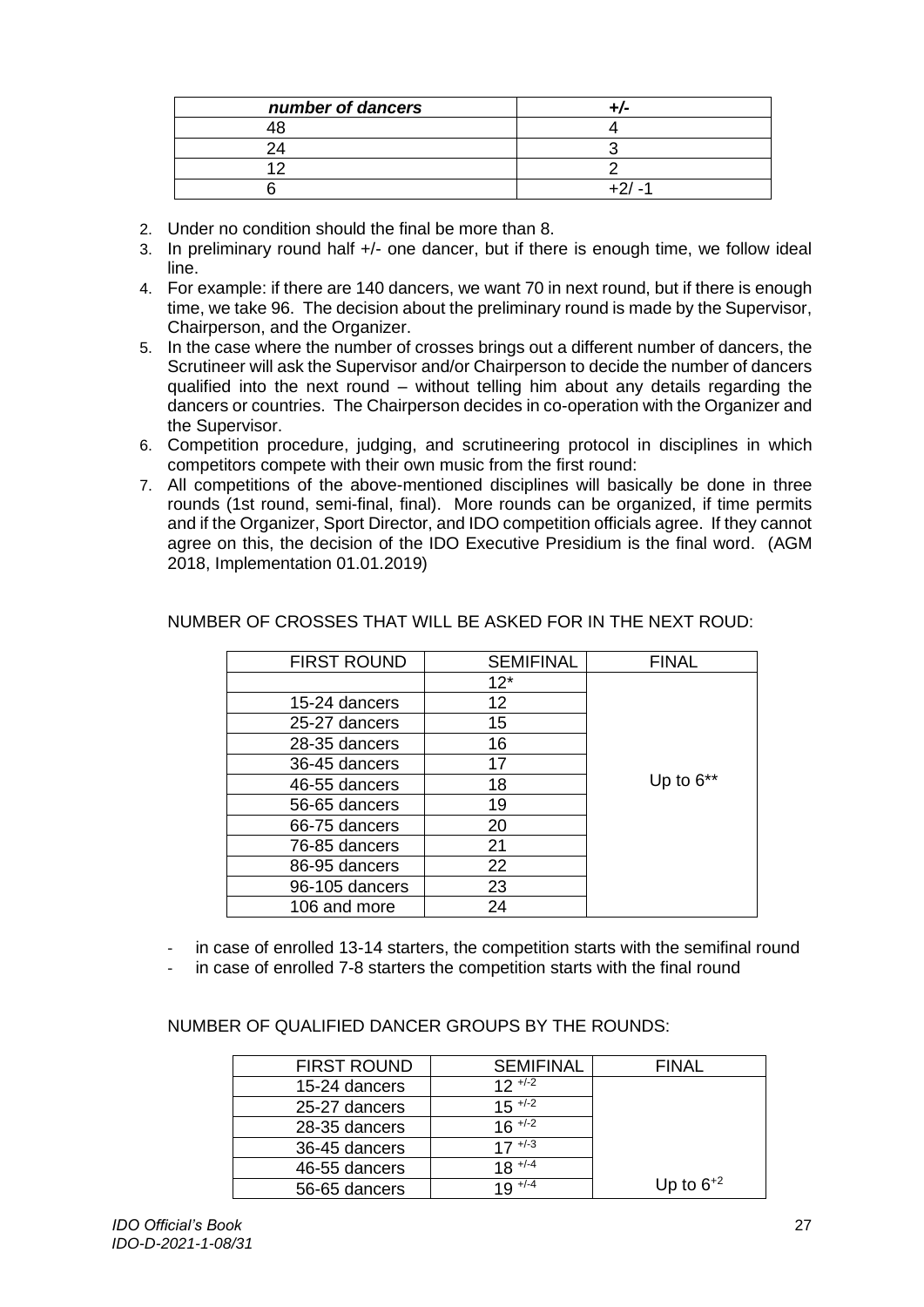| 66-75 dancers  | $20 + 5$     |  |
|----------------|--------------|--|
| 76-85 dancers  | $21 + (-6)$  |  |
| 86-95 dancers  | $22 + 1 - 7$ |  |
| 96-105 dancers | $23 + 8$     |  |
| 106 and more   | $24 + 1.9$   |  |

Note: Only the dancers with majority can be brought into the next round. In case of qualified dancers in the next round than defined in the table, paper re-dance must be organized. (AGM 2018, Implementation 01.01.2019)

Placements for non-qualified dancers in the next round(s) will be determined by the number of crosses. In case of a tie with crosses (with the same number of crosses) or no crosses, the total amount of points will be used to determine the placements. (AGM 2018, Implementation 01.01.2019)

- 1. Adjudicators sheets must contain information regarding the number of dancers (X's) they should bring into next round.
- 2. To the next round should pass all with the majority if this is in accordance with rule in paragraph 13. The Scrutineer and Chairperson decide that. If there is less DANCERS with majority than SPECIFIED IN THE BASIC RULE MODEL (see #1 in this section). then the CHAIRPERSON and the SUPERVISOR WILL decide ABOUT a REDANCE of dancers without majority, but in this case all the dancers with the same number of crosses should have a re-dance.

NOTE: The majority of given crosses by Adjudicators means 3 from 5, 4 from 7, 5 from 9, etc. In case of a tie, usually the "majority" rule will be followed. This means if the majority of Adjudicators have given crosses (3 from 5, 4 from 7, 5 from 9, etc.,) to a competitor, she/he should proceed into the next round; it is always the Chairperson, Supervisor, and Organizer who make the decision, and inform the Scrutineer.

- 3. A Re-Dance is either on paper or on the dance floor. A Re-dance is only done with the dancers who tied with the same number of crosses, but not the dancers who didn't pass to the next round. A Re-dance will be done by using the placement system and the results, using the Skating system. In case of a tie, all the performances that are in tied will be forwarded/continue to the next round, if it is not in conflict with the golden rule.
- 4. The Scrutineer will collect the Adjudicator's names, appointing them a letter, such as  $A - B - C$ , and assign them to the different competitions given by the Chairperson of Adjudicators or the Organizer. He will then create and print the Adjudicator's sheets. If there are MOCK Adjudicators, he will print the mock judging sheets for them. The mock judging sheets will not go into the results of any of the competitions and stay with the Chairperson to be checked for the examination process.
- 5. At the decision of the Scrutineer, a random selection starting order will be created by the computer. The Scrutineer will make these selections with the assistance of the Supervisor who will record the results.
- 6. After each round the Scrutineer collects the judging sheets, which have been checked by the Chairperson to be sure there are no errors and will add the crosses to the Scrutineering system to find the dancers for the next rounds. If the Scrutineer subsequently finds an error on any judging sheet, he must return the sheet to the Chairperson to have the Adjudicators make any necessary adjustments in the section provided on the score sheet. This is the same procedure for all qualifying rounds.
- 7. After each round the list of the qualified dancers shall be published as well as the list of the non-qualified ranked by their placements. In cases, when points are obligatory to be distributed by the adjudicators, the scrutineer should check if the sum of the points is correct, then if the crosses given are correct with the highest sum of points and at the end if the number of crosses (placement in the finals) is correct, before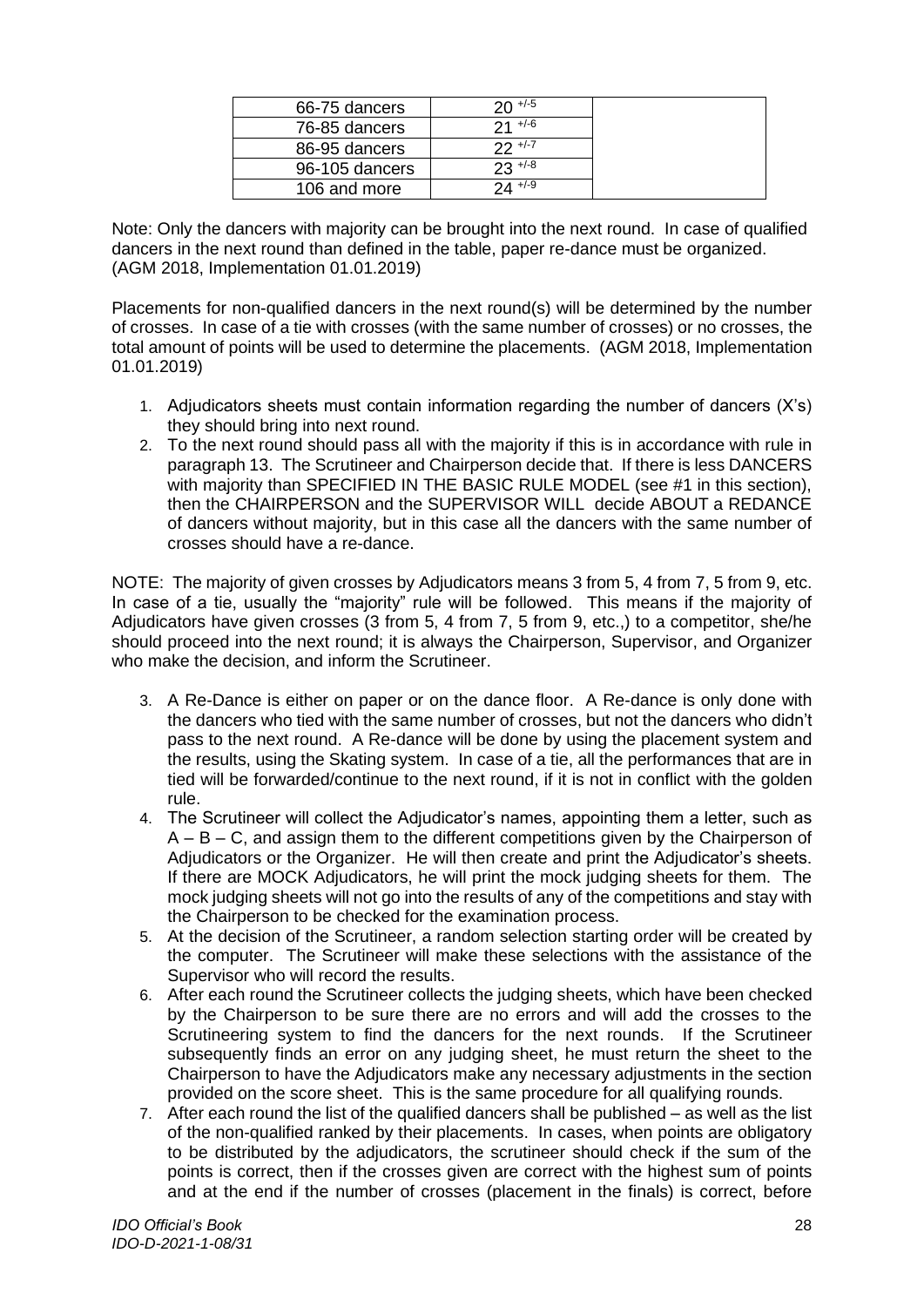taking the papers to the scrutineering office. In the final round, the Adjudicators must write their placements (no x) according to the skating system.

- 8. In a final round with open marking, the Scrutineer will print two Adjudicator's sheets per Adjudicator and will collect one of them to prepare the check for the Open Marking. The numbers/marks held up by the Adjudicators must be the same as what that they handed in to the Scrutineer. If there are differences the Chairperson and the Scrutineer will ask the Adjudicator to make a correction. Before finals the Scrutineer must check if Adjudicators have all number plates for open marking.
- 9. The Scrutineer will print the diplomas/certificates for all dancers including their ranking from the last to the first place. The dancers not qualified for the next round receive their diplomas soon after they have finished competing.
- 10. Blanc diplomas/certificates will be arranged and given to the Scrutineer by the Organizer.
- 11. The Scrutineer must print the results from the first to the last place to be published at the event by the Organizer.
- 12. All Adjudicator's evaluations (marks) per dimensions (TCI-S) must be visible in disciplines where it is obligatory to use 3-D or 4-D system as well as points in Production and Battle competition.
- 13. Adjudicators' sheets must contain numbers sorted from smallest to the biggest in the first round. The Scrutineer must reverse order of start numbers after each round.
- 14. Each IDO Event has its own specific rules according to the dance disciplines offered at that competition. Specific rules may be found throughout the Rule Book.
- 15. The official opening or commencement of the Event must be in accordance with the time schedule published in the propositions for the Event. Any changes to the time schedule shall be at the discretion of the Supervisor who shall also manage the overall running of the Event.
- 16. All changes to the time schedule must be discussed and/or notified by the Organizer, Supervisor, Chairperson, and Scrutineer, the changes must be published for the participants and be clearly visible and understandable in conjunction with the Organizer and the staff.
- 17. In the case of a tie for the first place the tying competitors must re dance their routines so that a winner may be determined.
- 18. With the approval of the Supervisor and Chairperson of Adjudicators, the Organizer may offer a 2nd chance round. In 2nd chance rounds, all dancers who were not called back after the first-round dance again. At least 75% to 80% of the dancers required to the next round should be selected first. The remaining amount required will compete in the 2nd chance round.
- 19. If the Organizer's music is used and an Adjudicator uses the 3-D system voluntarily, his/her point scores must not be taken into consideration in determining the finalresults.
- 20. The number of crosses the Adjudicators are asked to give must equal the number of competitors wanted for the next round. This rule is applicable, unless stated otherwise in the specific rules governing a specific discipline.
- 21. In cases where a competitor is disqualified, he/she, group or a team will have no placing and will be marked with a D. See also rules in Book 3, Section 5, under 5.1 Disqualification/8.
- 22. When a dancer because of injury or illness needs to conclude the round without performing, the Adjudicators cannot Adjudicator a performance that did not take place, so it would be only fair to mark the performance DNF (Did Not Finish) and place the performance on the last place of the round.

NOTE 1: For Battle Qualification Rules see in Book 3, Section 2, 2.2, for Break Dance, and 2.5 for Hip Hop Battles

NOTE 2: The Scrutineers must be aware of judging procedures and specific disciplines listed in the Section "Protocol and Judging Procedure"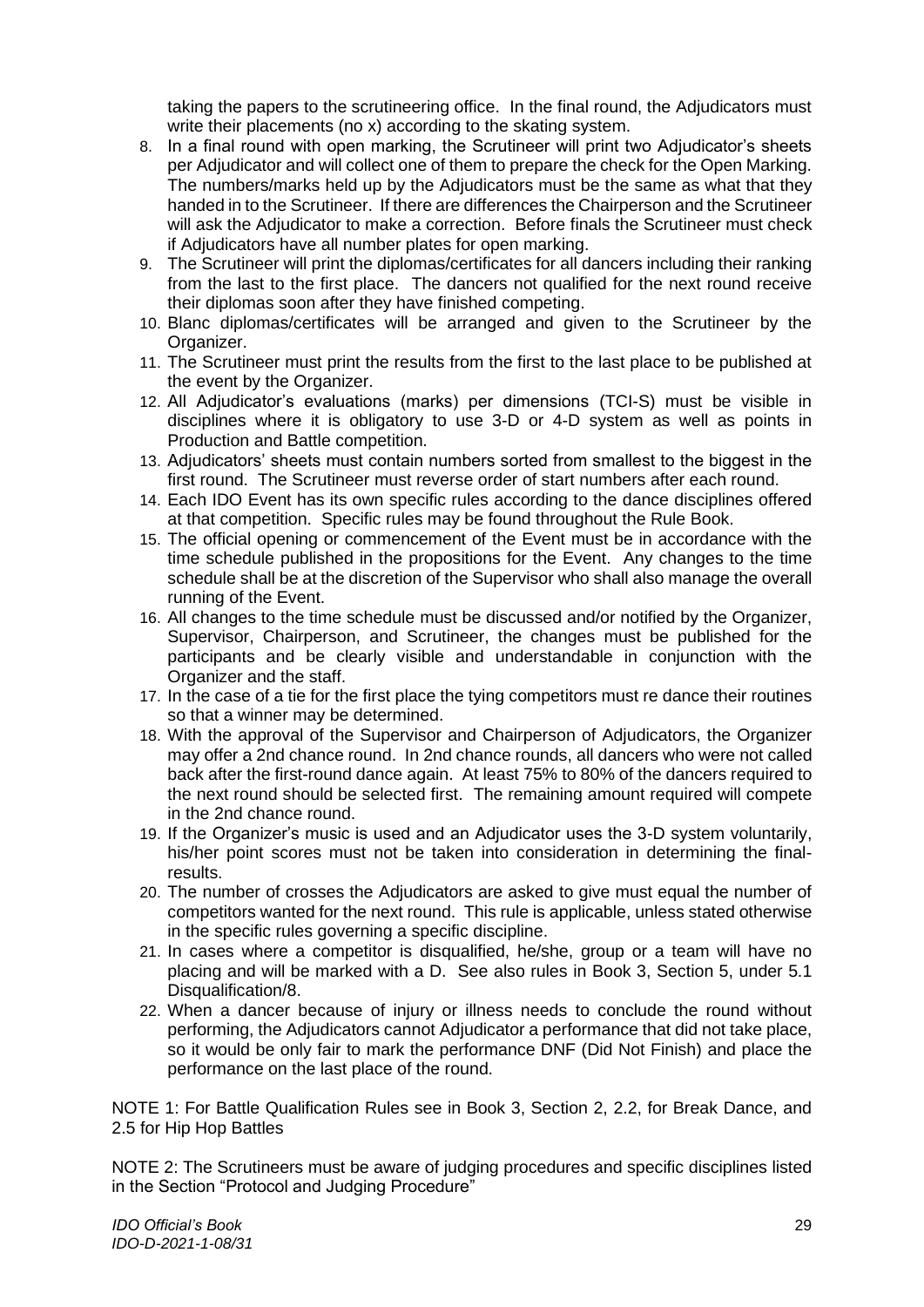## **AFTER THE COMPETITION**

- 1. The Scrutineer must upload the results of each competition into the IDO website, as soon as possible, after the last final of that day, to have up-to-date results listed in the IDO web site.
- 2. The Event officially ends when the Scrutineer has copied all the Scrutineering tables, including the last result lists of all competitions at his event on a CD or STICK, and handed them to the Organizer to be sent to the participating federations and to the Adjudication Committee by the Organizer, no later than 3 days after the event.
- 3. Chairperson or Supervisor must always approve the results with their signatures before they are officially published or announced. In the time frame of 3 days, after the publication of the official results on the IDO Website, protests can be made when an obvious technical mistake of the system is noticed. No protests are allowed against scores or results after that.
- 4. Go through the Check List to ensure that all the Scrutineering duties are fulfilled.
- 5. The Scrutineer is responsible for sending the scrutineering tables with marks, crosses, and placements to the IDO Competition officials, all participating countries, IDO Scrutineering Chairperson, and to the IDO webmaster.
- 6. The results of the competition become final when the Scrutineer has published them on the IDO website.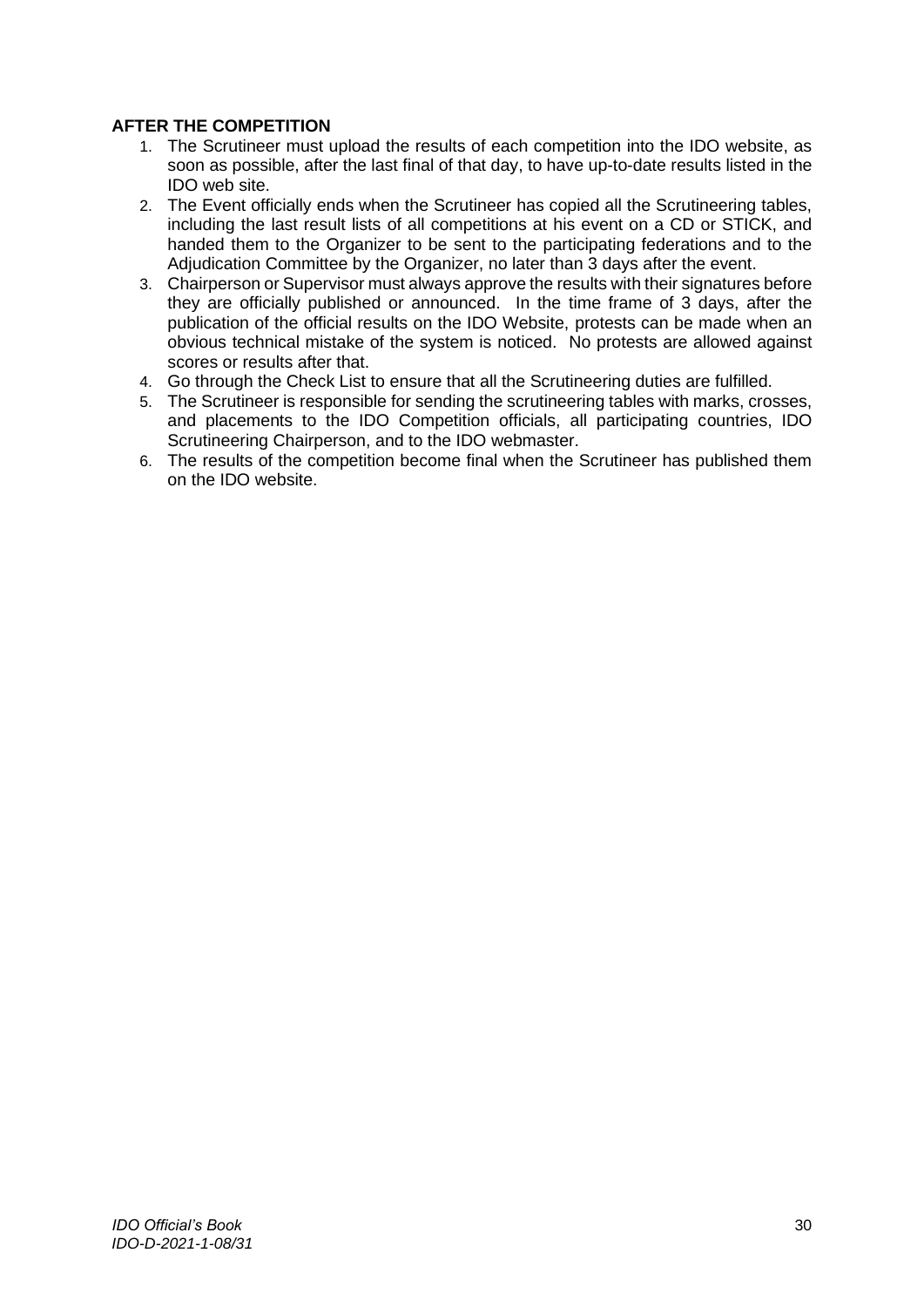## <span id="page-31-0"></span>**APPENDIX 1 – THE PERSONALITY OF AN ADJUDICATOR**

*Prepared by Dr. Meta Zagorc, University of Ljubljana, Slovenia*

Test:

When did we – as adjudicators – last read a book, see a special dance show, or attend a related sporting event *(gymnastics, rhythmic gymnastics, skating, etc.)*? What are we still capable of dancing or teaching? Are we still capable of any artistic creation? Have we seen the latest painting exhibition in our town?

Being a dance adjudicator is an extremely responsible task. What do we expect of the personality of an adjudicator? What is his/her responsibility to his/herself and to others dancers, audiences, national federations, and world organizations?

## **1. The adjudicating is like a "Profession"!**

Adjudicating requires the highest possible qualification. This includes knowledge and experience. Judging also requires training! "Having an Eye" is a practice that encompasses the capabilities of quick judgment and recognition of body language. This requires special talent, continuous learning, and refinement. It is not enough that you are a dancer, you must be a craftsman and an artist at the same time.

#### **Knowledge relates to:**

- · dance technique
- history and origin of dance
- · knowledge of the theory of music and rhythm
- knowledge of sports coaching
- · knowledge of the principles of choreography
- knowledge of the variety of dance styles
- · your own creative abilities
- · knowledge in the field of aesthetics and art
- the ability to perceive beauty
- · knowledge of communication and expressiveness
- · knowledge of originality and kitsch
- · knowledge of psychology

With knowledge we assess the technical value, which includes:

- · posture
- weight transfers, body centering
- time, space, and energy
- the purity of the form
- quality of movement
- rules for the implementation of elements of movement, characters, and figures
- · rhythmic interpretation and musicality
- · controlled contractions and relaxation
- · dynamics
- · biomechanical laws of movement

#### **We also evaluate various abilities and characteristics of dancers**:

*IDO Official's Book IDO-D-2021-1-08/31*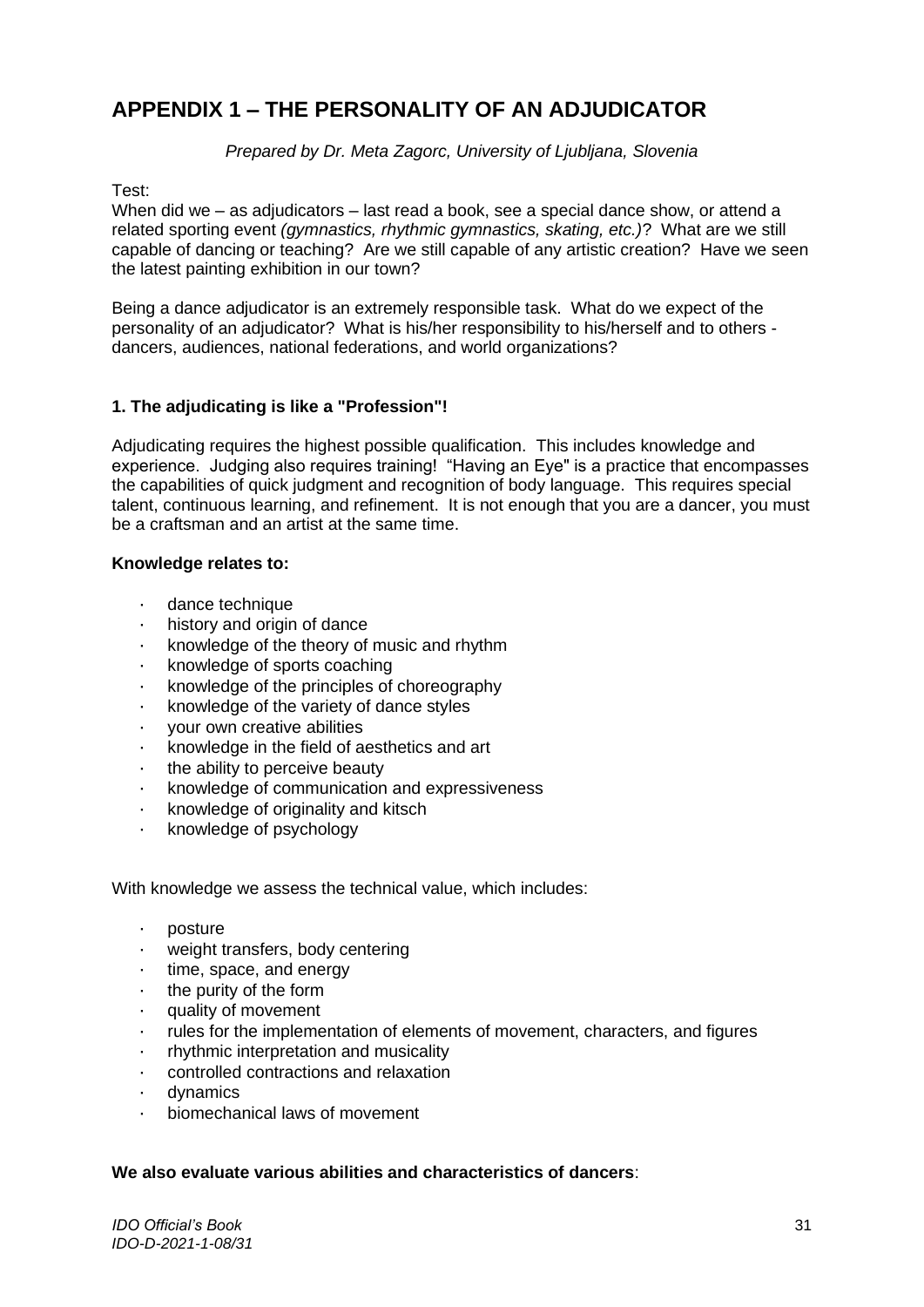- · physical (body appearance, design)
- · functional (power, endurance, flexibility, balance, elasticity, precision, etc.)
- psychical (stability, personality, experience, relationships, etc.)
- acting (to portray a character or object, etc.)
- special (dance abilities, tracking, guiding, etc.)

## **2. Being an Adjudicator is like being a "critic" and an "artist", at the same time!**

We evaluate the artistic work, just like a critic evaluates drama, a musical work, or a published book. Our knowledge of technique is the most important aspect of judging, but at the same time we need to know the lows of art and the originality of dance. It is necessary to recognize what we see on the technical side and what represents style and expression – everything that defines a dance according to its artistic value.

We need to know the **ideal,** what is the best at the time when we are judging. But ideals always fluctuate according to the values of the environment from which we come. The evaluation is more than just one's own opinion - depending on the values of the country from which we come from. In addition, the continent from which we come can also influence the way a judge evaluates a certain "dance performance".

#### **We value the artistic impression! This includes**:

- expression of dancers, a dance couple, a group, or formation
- choreography, composition, space, time, and dynamics
- performance, image, and interpretation
- presentation, personality, and charisma
- characterization of dance
- communication in pairs, groups, and formations
- the way an audience is moved or touched by a performance
- originality

The subject of the evaluation is also:

- abilities
- skills
- personal impression
- reliability
- communicativeness
- name
- harmony

#### **3. The adjudicating is like being a "psychologist"!**

Adjudication requires a mature personality! At the same time, it requires continuous work on ourselves. How to feel a dancer? How to recognize his ability to communicate in a pair, a group, and a formation with viewers with judges? Are we capable of being "touched" by the dance performance? Are we able to not only to "watch", but also to "see"? The adjudicator must be able to recognize talent, technique, perfection, style, originality, and aesthetics.

Therefore, we must have knowledge of:

- a perfect dance performance

<sup>-</sup> art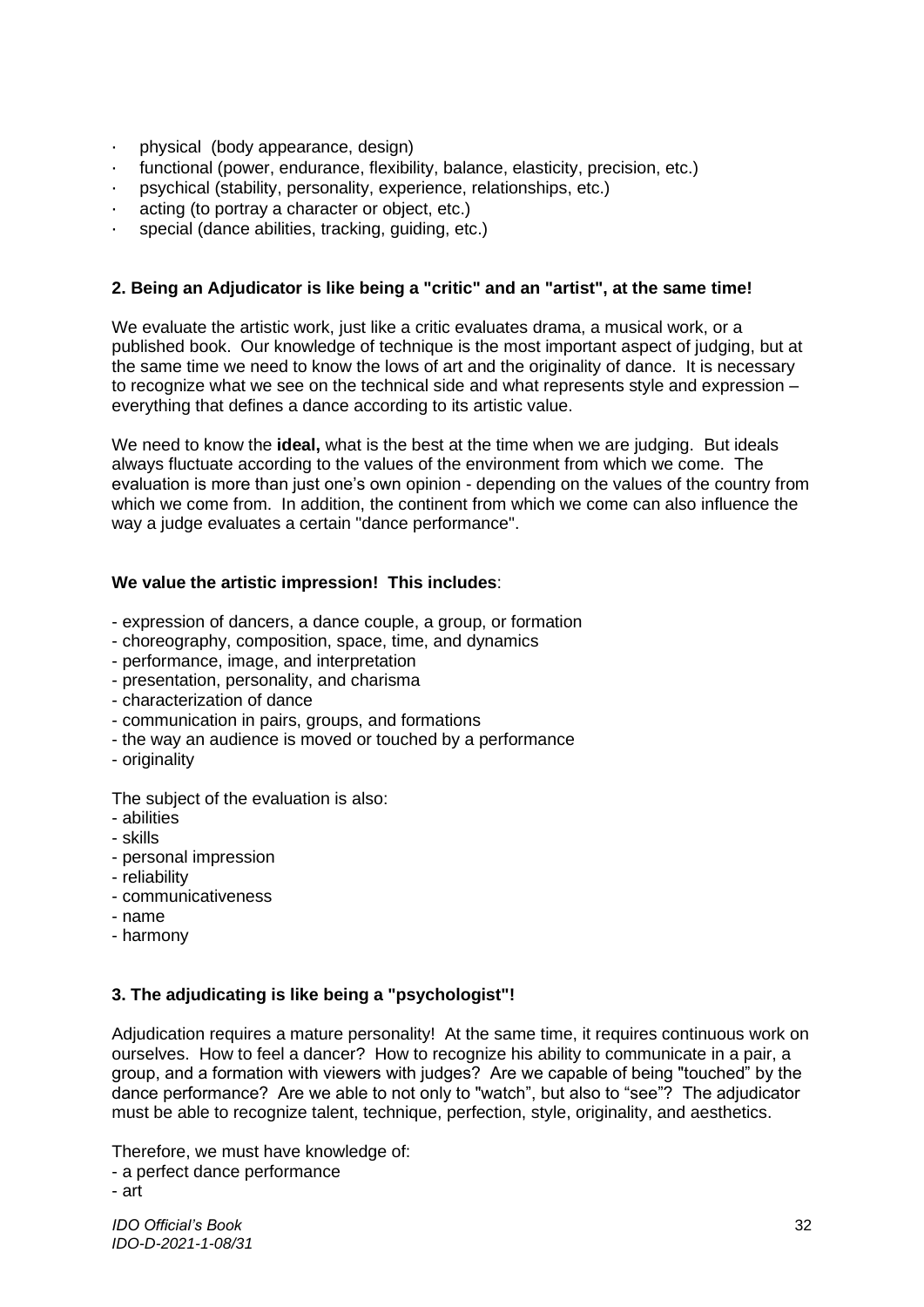- trends, styles, and fashion
- the elements of various dance categories

We must recognize how the dancer, through his technique, "displays" the impression of excellence. When evaluating the dancers, we need to perceive the partnership, interdependence, dramaturgy, freedom of movement. We need to recognize the cleanliness of dance, tradition, and modernity! But we also need to recognize the joy of dancing, the pleasure of movement, the colorfulness of expression.

## **4. The adjudicating is like being a "real judge"!**

The adjudicator must be objective! It is always a question of where we can be objective, and where does our subjectivity begin? What do we judge - dance or people? How do we judge when the dancer, couple, group, or formation comes from our own country?! We must be impartial, reliable, circumspect, and undoubtedly fair! It is imperative that we be trusted – always and without question! We must never do anything while judging that would question our "judgement", or our integrity or make us morally unworthy. This speaks greatly to our professional ethics and moral principles!

We should never forget to rate everything according to the age of the dancers!

#### **5. The adjudicating is like being a "creator"!**

The development of dance, the direction of the work of coaches and dancers, the thinking of where we are and where the development is, depends on our judgments. It is up to us to judge what is best. Are we responsible enough to do so?

It often happens that judgments differ, although in principle they are based on the same criteria. As judges, we are different people. We should be able to answer to why our decision is so different from the final-results and why we have been driven to a certain assessment. It is necessary to be able to qualify our assessment with a few more arguments than just: "because I like it".

The adjudicators are spreading the horizon of the profession. Horizon depends on knowledge and inner conviction, which is good. The assessment reflects our decision on where the development of dance is. What is our vision of progress? Judging is an esteemed profession!

The adjudicator usually keeps on a "duel" while comparing, evaluating, recognizing, deciding, etc. Knowing the rules, the way of dancing and evaluating the quality are always related to the assessment of the comparability of couples, dancers, groups, and our evaluations.

What is correct? Separate the best amongst the good! Know what makes a champion. Recognize the art and see the artist. Feel the energy and power in conjunction with the lyrics. Be sensitive enough to allow the dance to move us. Can we recognize and reward originality? What is special?

What is the relationship between technical value and artistic impression? Are we misled by cheap effects and glitter? Are we being misled by the exaggeration and the external impression? Do we condemn grotesqueness, pathetic, grimaces, masquerade, extravagance, and cheapness, or do we reward an aesthetic, artistic look, and enjoyment of dance...? Do we recognize the dignity and the personality of the dancers? **6. The adjudicating is a "play on stage"!**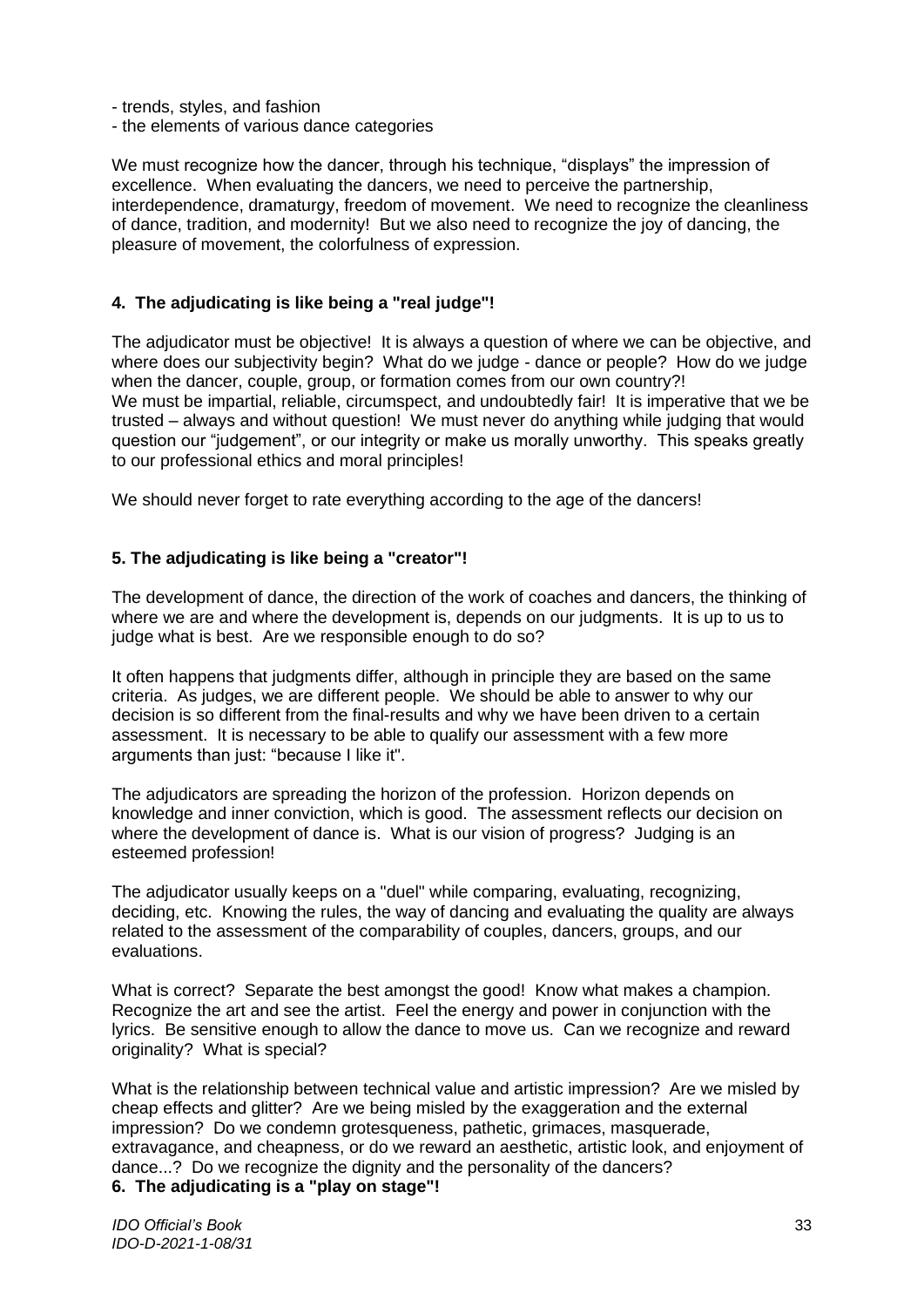As adjudicators we stand in the "headlight"! We are seen by dancers, audiences, trainers, journalists, etc. We are exposed in all our essence - not just before others, but also amongst ourselves! How we stand, walk, and look reflects our persona. How are we dressed? Do we have a professional attitude towards ourselves and the dancers? How do we look while judging? How do we behave before and after? Do we communicate with the dancers? Do we know and live the code of ethics?

Each of us has his/her own view, but there are eternal laws of harmony, golden rules, virtuosity, and charisma to think about.

As adjudicators we must always look for a way to be the best! Career is personal development. It is a certain sequence of attitudes, motives, emotions, doubts, behavioral patterns, and decisions. Success is conditioned by our readiness, knowledge, and by taking advantage of our opportunities.

What about our personal development? Do we pay enough attention to it? Are we capable of enjoying dance and recognizing differences that separate one dancer from another? Do we recognize the physical, emotional, mental, and spiritual components of the dance? Are we able to interrupt our world events with our disposition?

#### **Features of a good judge:**

- professionalism
- consistency
- authoritarianism
- justice
- honesty
- sightseeing
- self-control
- concentration
- self-confidence
- individualism
- independence
- dominance
- systematic thinking
- calmness
- self-esteem
- emotional stability
- responsibility
- determination
- intelligence
- communicativeness
- criticality
- respect for the diversity of others
- ability of self-knowledge
- ability of psychological observation
- constant
- self-control
- creativity
- reliability
- discretion
- stability
- cosmopolitanism
- professionalism
- self-actualization
- expressiveness
- innovation
- sensibility
- emotional responsiveness
- maintaining consistency
- prudence
- complexity

#### References:

Brown, A.: Aesthetics and Epistemology. National Publishing House of Slovenia, Ljubljana, 1984 Jerman, F.: Talks on Philosophy, Ljubljana, 1980

Kos, N.: Ples od kod in kam. ZKOS, Ljubljana, 1982